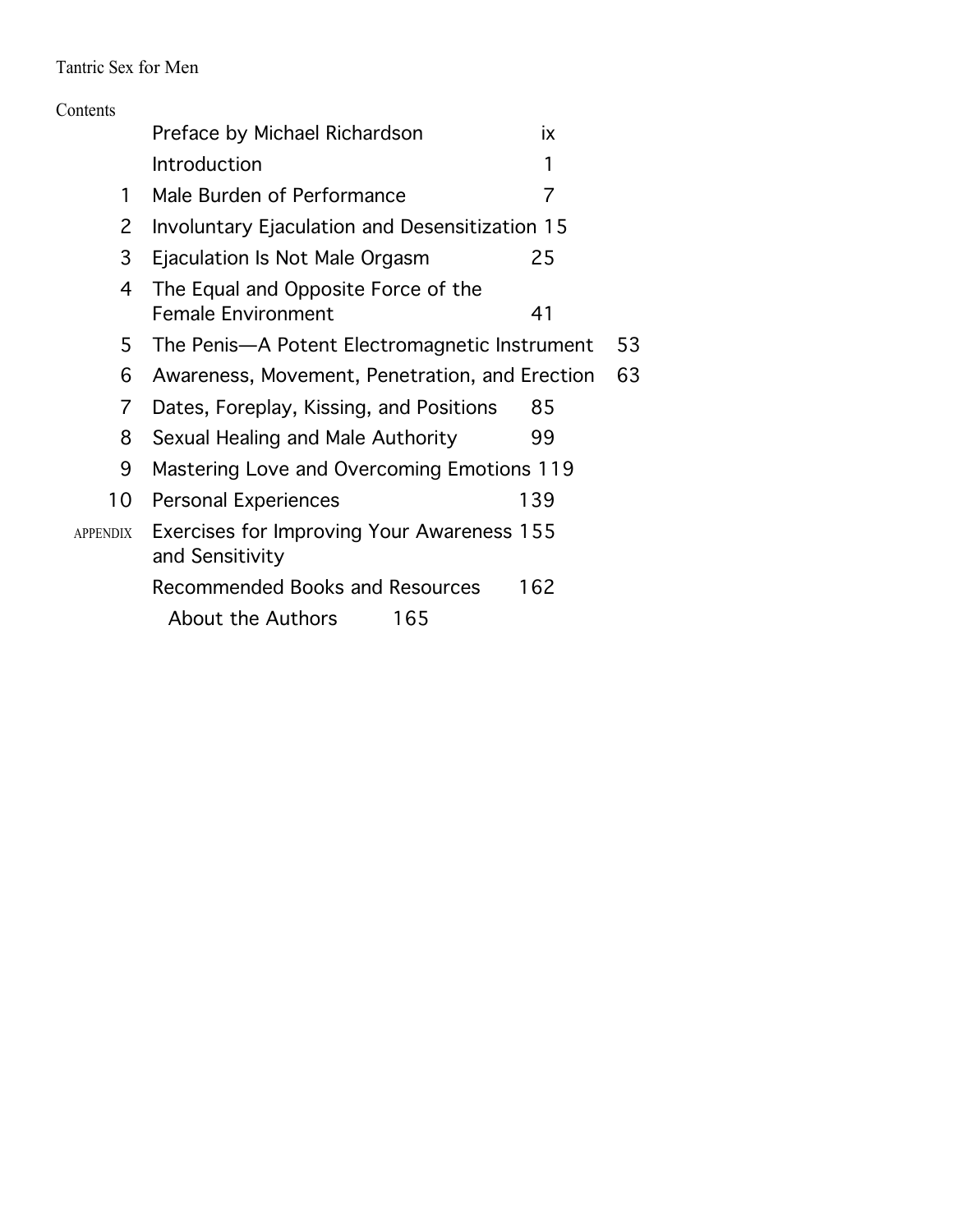1

## MALE BURDEN OF PERFORMANCE

Sex plays a central and crucial role in the life of a man from his early years onward, and remains significant regardless of whether a man is often having sex, seldom having sex, or not having sex at all. Since sex is pivotal to life, there are underlying aspects to the act that get hidden from sight, never brought into the light of day to be examined or questioned. Scratch the surface a little, however, and surprisingly soon men will start to express their feelings. Most men freely admit they would like to have sex more often, yet again and again they share with us in our seminars that as important as sex is, it is also experienced as a burden and a form of stress, which is sometimes subtle, other times not so subtle. The pressures implicit in sex can become a source of anxiety, which gives rise to a sense of insecurity and a lack of self-confidence.

When a man first gets together with a woman there is considerable pressure to be a good lover; perhaps he will even attempt to be the best lover this particular woman has ever had. There are many expectations, and the stakes are high. First, there has to be an erection, which is not guaranteed even in the most ideal situation, as we all know. Next, if and when the erection happens, it has to be maintained for as long as possible, which means that a certain level of stimulation and excitement is required. At the same time the man is praying that he doesn't ejaculate too quickly, at least not before the woman has her orgasm. And if everything works out just right, maybe it will even be possible to have an orgasm at the same time.

There are so many variables involved in the process that it is easy to get lost in the midst of monitoring and orchestrating the situation to best effect. At the beginning of a love affair a man's stress and performance anxiety are usually more obvious to him (but hopefully not to her), since he is more directly confronted by his wish to be successful. But after a while, as the relationship begins to unfold and assume a more day-to-day familiarity, his anxieties about performance temporarily bury themselves under a comfortable sexual routine. Even when a man is not consciously aware of his insecurity in sex, he nonetheless carries the emotional tension around with him each and every day of his life.

And in truth, the bottom line is that a woman can criticize a man about many things—being a lousy cook, a bad driver, unsuccessful at work, or even a miserable father. These criticisms are not easy to receive, but somehow they are manageable. But when a woman dares to criticize our sexual behavior, when she brings our performance into question, the words hit home and touch us at our most vulnerable place, rattling our male ego. To be not appreciated or valued as a lover can be very difficult for a man to digest.

### Relaxing instead of Performing

Whether we are aware of it or not, much of our personality, identity, and self-perception is rooted in sex and in how we perceive ourselves as sexual beings. Sex also acts as a confirmation of our power and potency, thereby becoming connected—consciously or unconsciously—with pressure and performance in an attempt to prove our true value and worth.

Men who begin to experiment with a relaxed style of sex, as outlined in the chapters ahead, say it is an unbelievable relief to have the stress taken out of sex. All the big-time action that is unquestioningly accepted as part of sex simply falls away, because there is no longer a need for it. To relax in sex a man needs to be encouraged to abandon the idea that he, as the man, is 100 percent responsible for the quality of the shared sexual experience, whether it is very good, quite good, or unsatisfactory. In place of carrying the overall responsibility for the sexual interaction, which involves tremendous effort on his part, the man can discover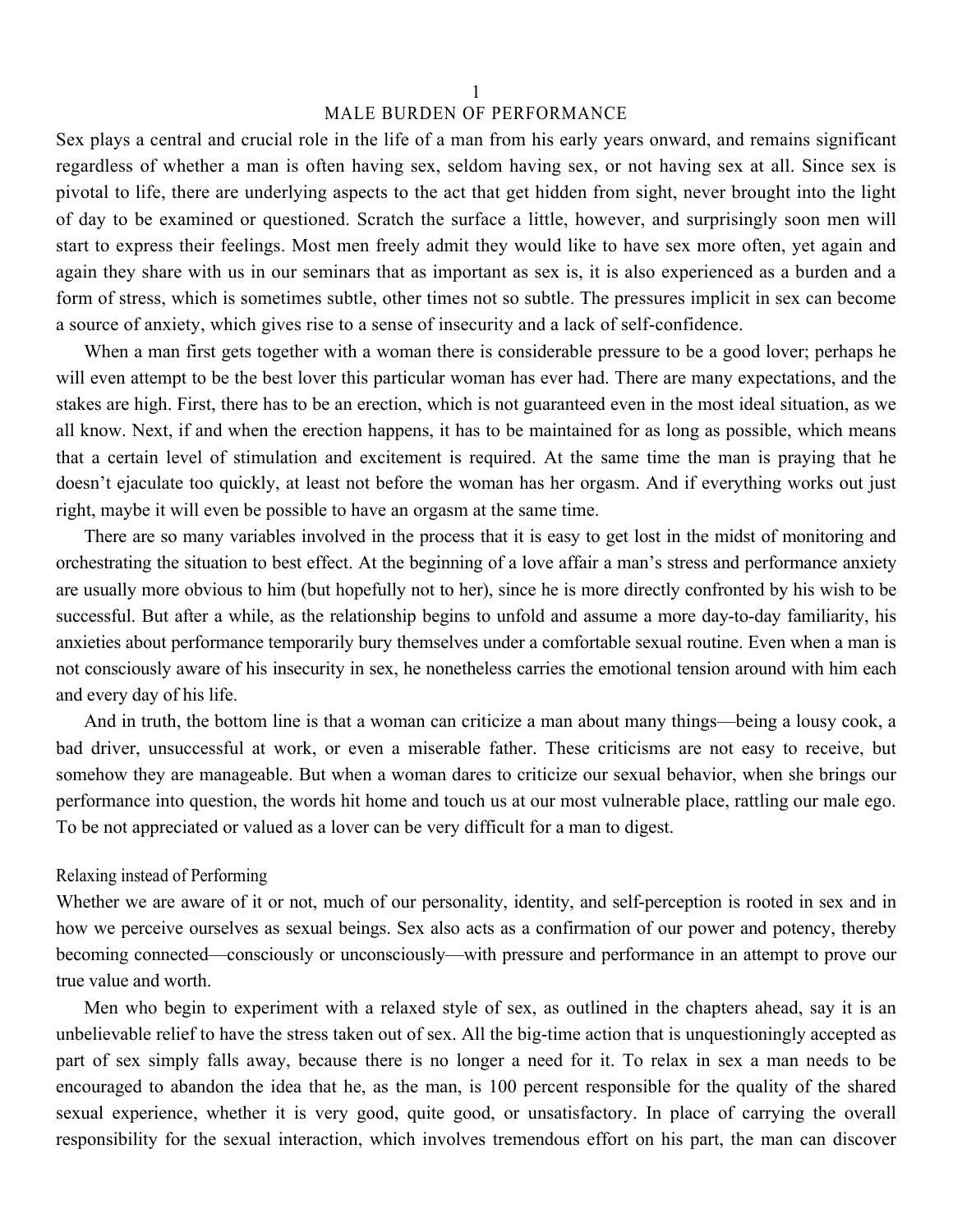how to simply *be* in sex—intensely present, in the here and now—and explore a more relaxing style of sex that does not include performance, effort, or tension.

#### Removing the Goal Removes the Pressure

In exploring a new style of sex, it is very helpful to shift our awareness from "doing" to "being." In order to alleviate performance pressure—the doing—the first step is to remove what we perceive as the goal. Generally the goal of sex is to have an orgasm. This goal of orgasm, which is the experience that usually makes people want to have sex in the first place, is what creates pressure. As we make love our deliberate intention and efforts are directed toward achieving that final end—a climax of heightened intense pleasure that lasts for a few short seconds.

There are significant disturbances that result from making orgasm the basic goal of sex. At the very outset, the focus on trying to get to the finish naturally causes us to get ahead of ourselves. This is true for men and women alike. If you pay attention you'll notice that your attention is more focused on the next penetration than the one happening right now in the present. Interest is generally in what lies ahead, what is coming next, and not what is occurring in the moment. The next penetration is more enticing because it brings us one step closer to the grand finale. We are unconsciously more focused on the future, so while the body remains engaged, there is little or no awareness of or in the present moment. We are following the mind with its specific ideas about how sex should go, and we are not tuning in and listening to the wisdom of the body.

Men often report wanting to have sex more frequently, but don't know how to make this happen. Many have lost confidence in reaching woman and have little clue as to how to get her more interested in sex. In our teaching we see how long-term issues like these begin dissolving in an extraordinarily short span of time and only because of the non-goal-oriented, conscious style of sex we propose. During our retreats, we usually begin to see encouraging signs of response within individuals and between couples within two to five days. It is an honor to witness this miracle every time, like a shift from dark into light and from fear into love. All the barriers and problems that people arrived with begin to dissolve, and couples find a fresh sexual track leading to new dimensions, uncharted territory, and unlimited love. That it happens so easily is both astounding and reassuring.

### Change Your Mind to Change Your Body

A shift of the kind experienced by our participants is possible *only* because the mind has reoriented to view sex and love from a diametrically opposite perspective. Without great effort you find you are indeed actually "making" love, and finally giving the expression its true meaning. When we stay present during lovemaking we naturally create love.

The solution appearing before us is quite simple—or so it seems! If we all change *our minds* about sex, we will possibly witness a dramatic reduction in the sex, love, and relationship problems to which people unhappily resign themselves.

### **HUMANS NEED MORE SEX**

Sexual difficulties are experienced by both men and women, with the tragic outcome that human beings do not have enough sex. When sex finally happens the experience is short lived. Most partners do not have sex frequently enough for optimum mental, physical, and emotional health. Many do not make love for months and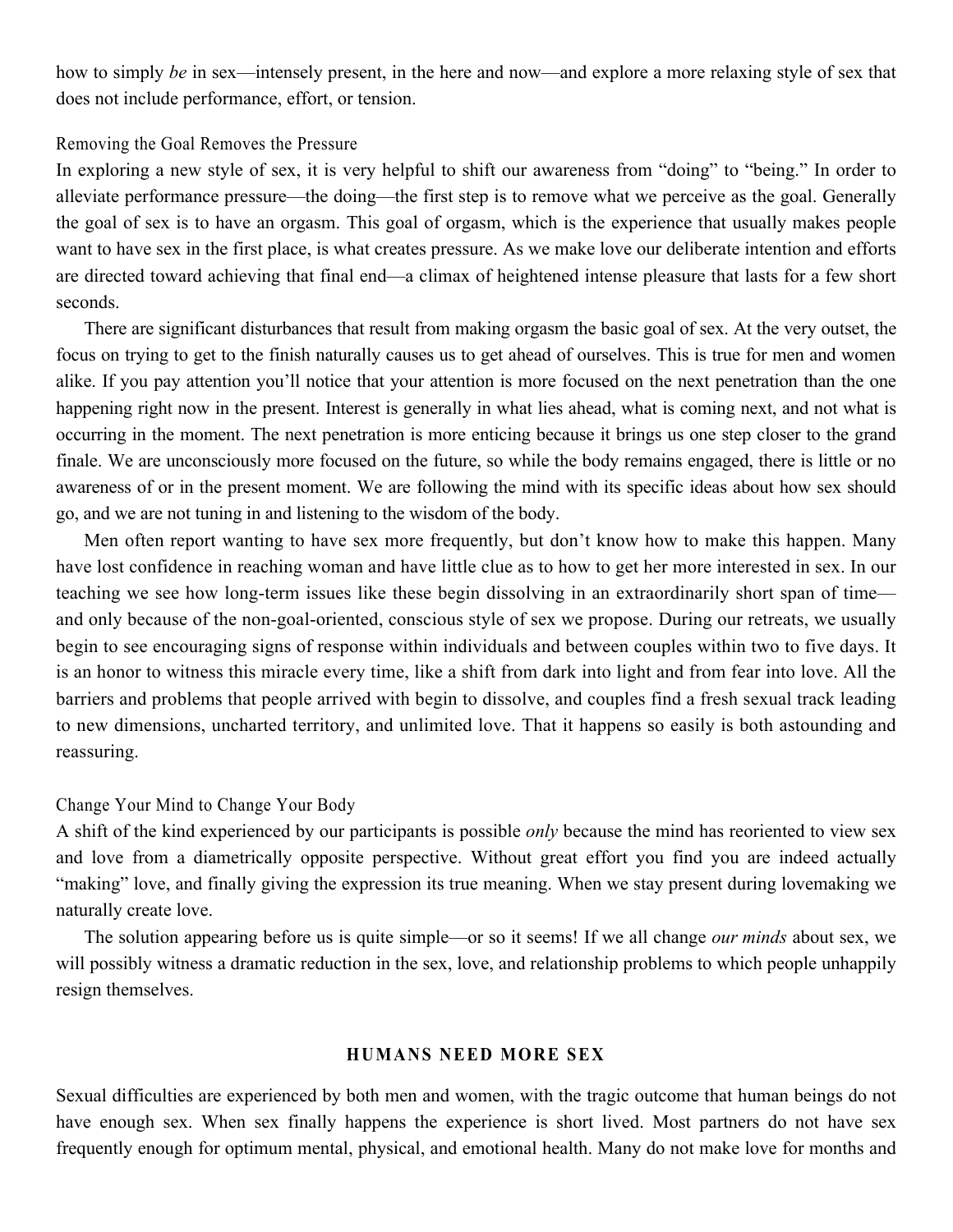months on end, sometimes stretching into years. Sex satisfies our bodies, hearts, souls, intelligence, creativity, and most of all, our love—of self and of others. Sex is not the only way to access love, but if you are having or wanting sex, as most men are, then sex may as well be used to its highest potential.

When a U.K. satellite television channel recently conducted a survey on what people on their deathbeds regret most, seven out of ten British pensioners—both men and women—regretted not having "shagged around" (screwed around) more. As people were dying they were wishing they had had more sex in their lives. What an incredible revelation, that human beings are leaving this world sexually unfulfilled. Since it is becoming urgent and necessary for human beings to have more sex during their lifetimes, we need to develop a more evolved, sustainable style of sex that is manageable until our dying day. We need an approach that doesn't fizzle out when the newness is lost, disinterest or complacency sets in, or impotence or diminished hormones make sex more difficult.

#### **EXPLORATION AND VULNERABILITY**

To get more out of sex requires taking an adventurous step motivated by curiosity, intelligence, or both. The key is to make love frequently using the information and suggestions offered in the chapters ahead. If you follow where it leads and stay with what unfolds, you may soon notice a change in the quality of your life and a difference in how you feel about yourself as a man. You may even begin to perceive women differently.

As you begin to explore sex, old childhood wounds, memories, and insecurities may rise to the surface. It's better not to try to override or ignore any sexual difficulty or insecurity. Be open to yourself and allow your feelings to emerge, expressing any tears and vulnerability, not-knowing, insecurity, or confusion. Allowing yourself space to feel hidden aspects of your being is part of a healing and reintegrating process. Sexual exploration is a journey in self-discovery that not only leads to being a better lover with improved skills, but also can transform age-old restrictive patterns and generate more love and happiness. One thing is for certain—most women prefer a man's gentle, softer side to his hard, tougher side.

Rarely in the lifetime of the average human being are there altered states of orgasmic bliss, love, joy, and a peace that surpasses all understanding. The experience of being radiantly alive on a cellular level. Energized and aglow through merging with the body and its senses. Making love naturally presents us with an incredibly easy situation within which to "be present" and immerse ourselves in the body. Because of the absence of evolved sexual understanding, the human race suffers tremendous consequences. We are distorted by unconscious forces that affect our true nature, so that men are not truly men and women are not truly women. When we relate or connect through these distortions of our personalities and sexual identification, sooner or later the invariable result is tension and unhappiness.

## **SEXUAL CONDITIONING AND HOW IT SHAPES US**

Each of us is unconsciously conditioned by society whether we like it or not, some more heavily than others. In conventional sexuality the majority of men tend to demonstrate the distorted versions of their true male qualities. Below you'll find a list of true male qualities in the first column, each of which is followed by a word or a few words describing the same quality after it has been distorted through false sexual conditioning. The 1960s-era saying, "Make love, not war," is actually a truth. A lack of sufficient fulfilling or nourishing sex often results in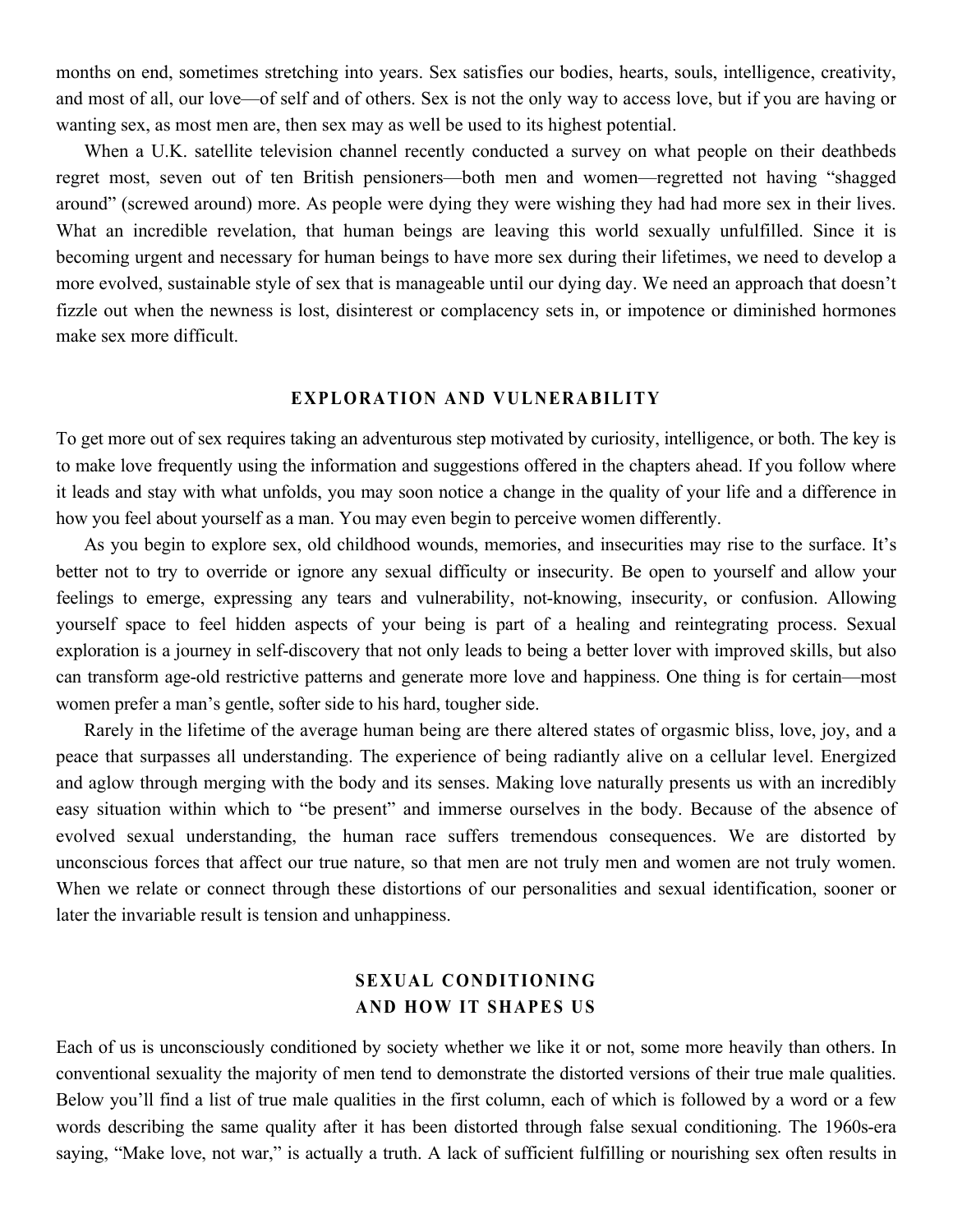anger and aggression. Changing a man's understanding, and therefore his experience of sex, naturally calls forth his original, authentic male qualities.

| TRUE MALE QUALITIES VERSUS CONDITIONED DISTORTIONS |                                                    |                                  |  |
|----------------------------------------------------|----------------------------------------------------|----------------------------------|--|
|                                                    | Power                                              | Abuse, domination                |  |
|                                                    | Presence                                           | Absence                          |  |
|                                                    | Strength                                           | Hardness                         |  |
|                                                    | Clarity                                            | Judgment                         |  |
|                                                    | Assertiveness                                      | Aggression                       |  |
|                                                    | Creativity                                         | Achievement, ambition            |  |
|                                                    | Meditation                                         | Reclusiveness                    |  |
|                                                    | Will                                               | Stubbornness                     |  |
|                                                    | Courage                                            | Machismo, compensation           |  |
|                                                    | Leadership                                         | Control, politics, law and order |  |
|                                                    | Protector, authority                               | Authoritarian                    |  |
|                                                    | Wildness                                           | <b>Brutality</b>                 |  |
|                                                    | Spontaneity                                        | Performance                      |  |
|                                                    | Wisdom                                             | Arrogance                        |  |
|                                                    | Charisma                                           | Sexual manipulation              |  |
|                                                    | Sun, life giving                                   | Sunburn, ecological destruction  |  |
|                                                    | Expression, articulation                           | Pomposity, boorishness           |  |
|                                                    | Action                                             | Activity, bullishness            |  |
|                                                    | Independence                                       | Isolation                        |  |
|                                                    | Heartfelt, loving, compassionate Selfish, egoistic |                                  |  |
|                                                    |                                                    |                                  |  |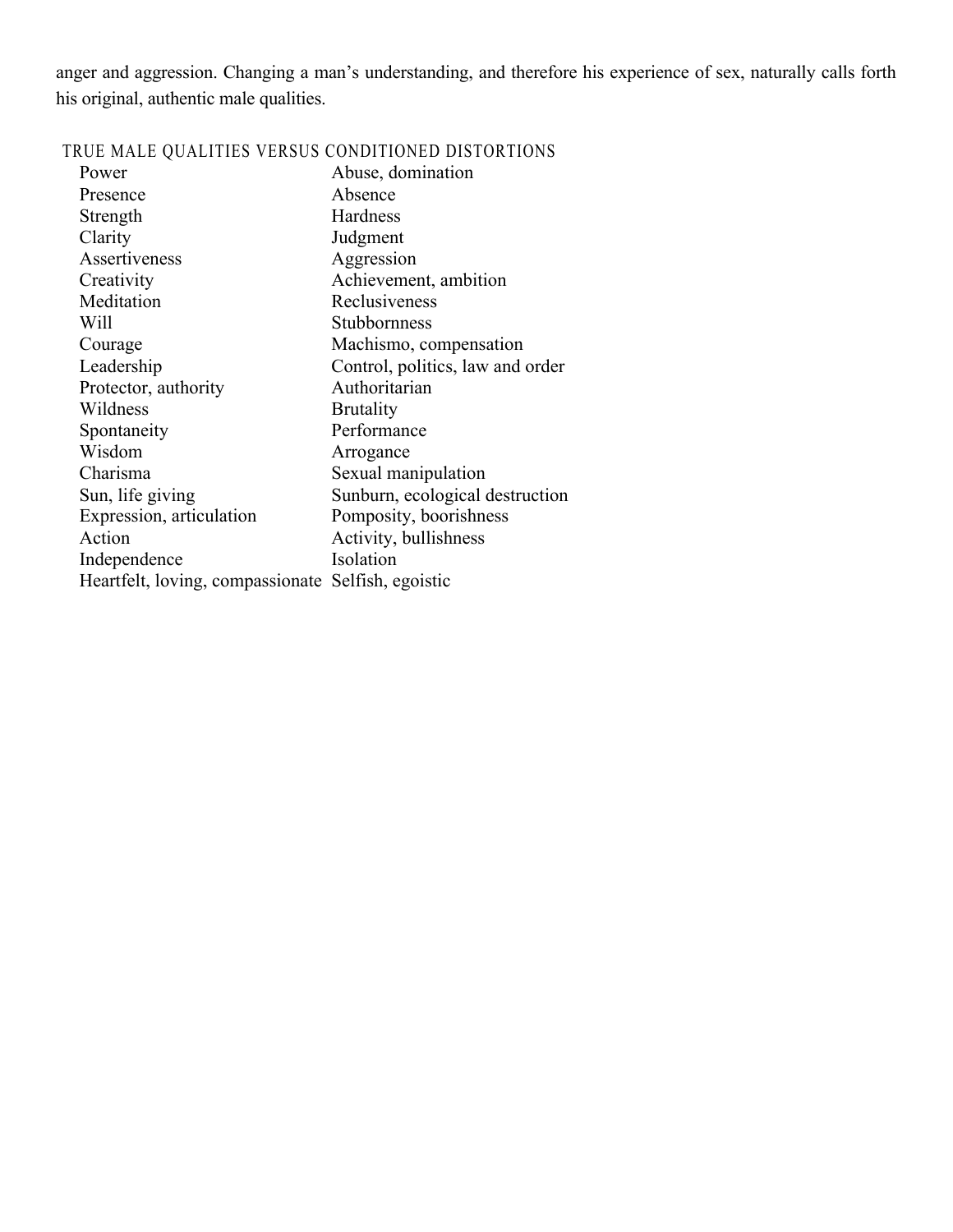#### **Tantric Inspiration**

We live for sensations, we hanker for sensations. We go on seeking newer and newer sensations; our whole life is an effort to obtain new sensations. But what happens? The more you seek sensations, the less sensitive you become. Sensitivity is lost.

It looks paradoxical. In sensations, sensitivity is lost. Then you ask for more and more sensations and the "more" kills your sensitivity more. Then you ask for even more, and finally a moment comes when all your senses have become dull and dead. Man has never before been so dull and dead as he is today. He was always more alive before, because there were not so many possibilities to fulfill so many sensations. But now science, progress, civilization, education, have created so many opportunities to move further and further into the world of sensation. Ultimately, you turn into a dead person; your sensitivity is lost. Taste more foods—stronger tastes, stronger foods—and your taste will be lost. If you move around the world and go on seeing more and more beautiful things, you will become blind; the sensitivity of your eyes will be lost.

If you want the divine—the divine means the most alive, the ever-alive, ever-young, evergreen—if you want to meet the divine, you will have to be more alive. How to do it? Kill out all desire for sensation. Don't seek sensation, seek sensitivity, become more sensitive.

The two are different. If you ask for sensations you will ask for things; you will accumulate things. But if you ask for sensitivity, the whole work has to be done on your senses, not on things. You are not to accumulate things. You have to deepen your feelings, your heart, your eyes, your ears, your nose. Every sense should be deepened in such a way that it becomes capable of feeling the subtle.

> OSHO, TRANSCRIBED TEACHINGS, *NEW ALCHEMY TO TURN YOU ON*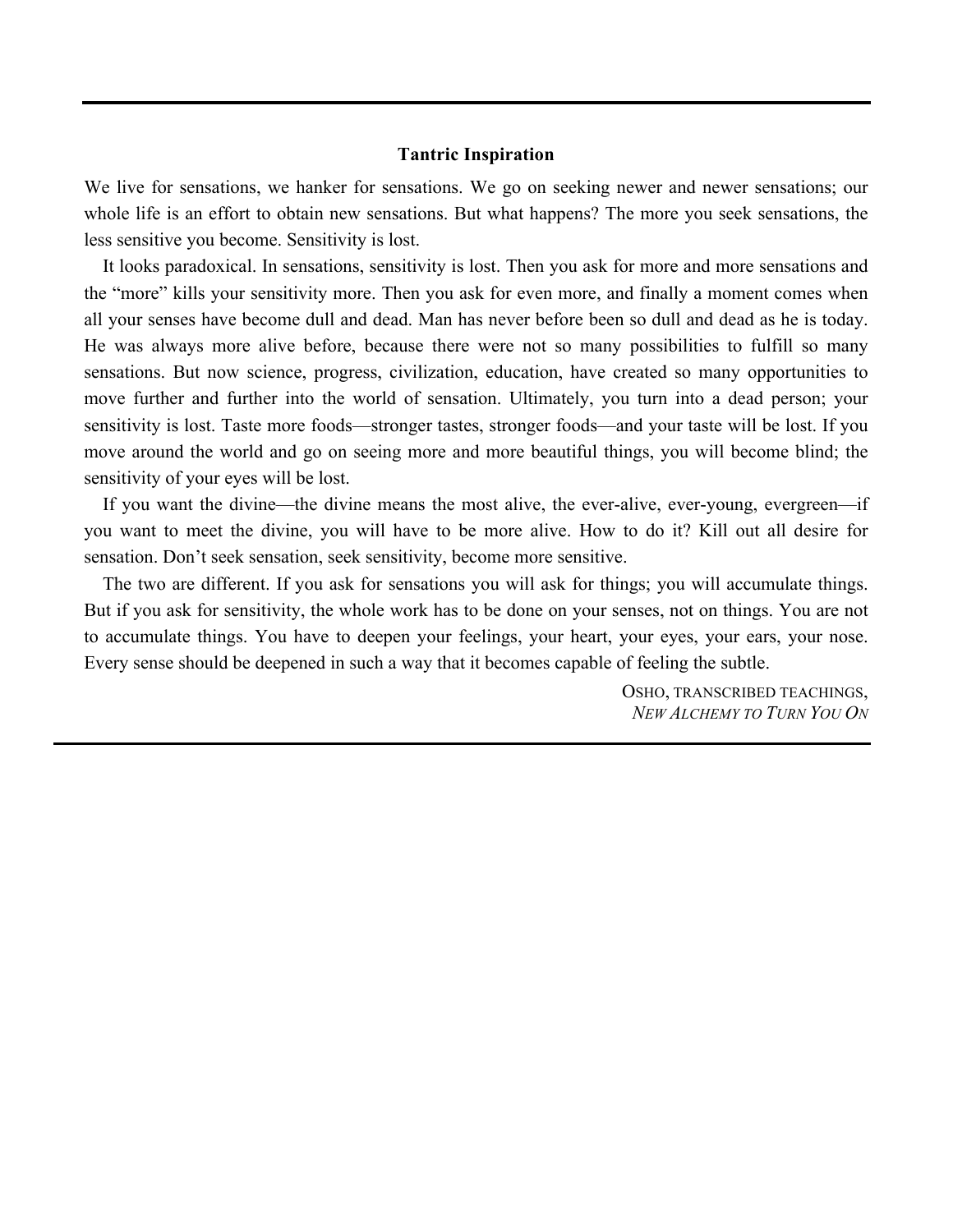### INVOLUNTARY EJACULATION AND DESENSITIZATION

Perhaps the most common problem or issue faced by men is their lack of control over ejaculation, which results in an extremely high prevalence of premature ejaculation. And as we know, perhaps far too well, ejaculation usually marks the end of the sex act. As we come, we finish, at least for the present moment. Research has revealed that the universal average time of sexual engagement is between two and two-and-a-half minutes. Some men are able to extend the time to fifteen minutes, others to half an hour, or perhaps even forty-five minutes.

Enjoyable as these extra minutes definitely are, they are not really sufficient for a man to channel his vitality into a woman, and to have it received by her and returned to him. A man's ultimate fulfillment lies in being bathed in a woman's love, in overflowing radiant response to the love made in her. Man gives to woman who receives, and then woman gives to man who, in turn, receives. A reciprocal cycle of giving and receiving comes into play.

The truth is that if man wishes to make love for longer stretches of time and reap the true benefits of sex, then the level of excitement has to be drastically reduced and ejaculation consciously postponed.

## **EXCITEMENT CAUSES PREMATURE EJACULATION**

Stimulation and excitement almost always end up in ejaculation. Yet at the same time it is a challenge to try to imagine sex without excitement. How would it look? What are you "doing" instead? Sex without excitement sounds like a contradiction in terms. Our impetus for wanting sex in the first place is precisely for sensation and intensity. After all, isn't that what sex is about?

Whether or not this is true for you, it is valuable to examine the role of excitement in conventional sex and perhaps come to the final conclusion that although excitement may be a great pleasure, too much of it can shortcircuit the system. Facts are facts.

The basic problem doesn't lie with excitement per se, but rather with our sexual goals and the ways we manage the excitement. We begin sex with a strong intention, deliberately stimulate our bodies and genitals, and increase the level of intensity until there is a peak and overflow. These tactics basically produce too much heat, usually more than man can handle, so he boils over and discharges his life force, thereby unconsciously disempowering himself.

#### Sexual Fantasy Increases Excitement

Sexual fantasy is an accepted aspect of sex because it increases excitement. Fantasies in conventional sex are, in fact, a great help, but it is perhaps accurate to say that usually we are having sex with our minds, not with our bodies. We are unquestionably using our bodies, but we're not really understanding the way they are designed to function. Fantasy is a direct product of the mental powers of the imagination, and our bodies are forced to comply and satisfy the demands of our insatiable minds. As an example to show how sex and mind are connected, we remember a friend who told us that she had suffered an injury to her lower spine. This disturbance caused numbness and lack of sensitivity in the genitals over a period of several months. She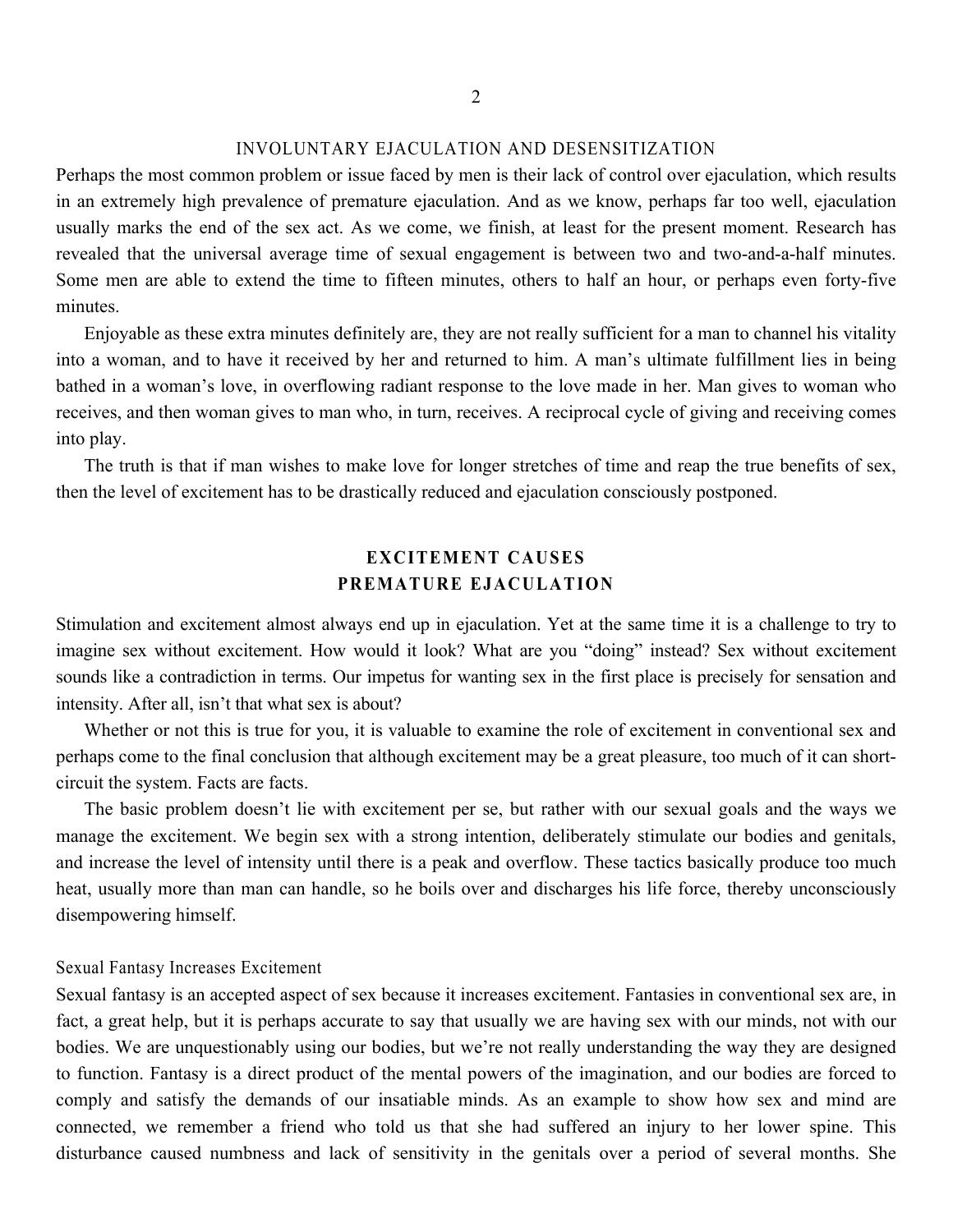couldn't feel a thing in her sexual organs. Nonetheless, she felt extreme desire for sex during this time. Finally she was forced to realize that the *source* of her sexuality lay in her mind, not in her body.

The mind is extremely powerful, but there are consequences to embracing fantasy as a sexual strategy. Fantasy is undeniably tied to excitement, which is tied to premature ejaculation; the three are linked together. Fantasy increases stimulation and excitement levels (as do all types of sexual aids), which in turn produce chronic premature ejaculation

Many people depend on fantasy and excitement for their sexual responses and in order to reach orgasm. The pornographic film industry is reportedly much larger than the mainstream film industry, and there are stripper bars in every major city in the world. Fantasy is an imagined situation; you are not with the person in the spirit of togetherness, sharing a mutual experience. You are mentally absent and not present, which results in the same consequence as focusing on the goal of orgasm; you are ahead of yourself or out of yourself. In both cases the mind, not the event itself, is the trigger. The mind wants orgasm and creates fantasy to satisfy its desire.

#### Staying Cool in Sex

If you want to avoid short-lived sex, it helps to heed an interesting folk aphorism: "A little is good, but more is not better." In the case of excitement this advice holds true; a little excitement is good, but more -excitement is not better. Maybe more brings more pleasure and intensity, but if we wish to change, it's helpful to recognize the outcome of such behavior patterns.

In order to experience longer exchanges we need to cool down the sex act. A little excitement is fine, nothing is wrong in it, but then relax and take it easy. A retreat participant once shared his experience of having his thirtyyear-old premature ejaculation problem vanish overnight, once he'd discovered the key of avoiding getting overexcited and remaining cool.

A style of sex that is cool and simple is more sustainable. It extends, expands, and increases the attraction between the bodies. The accepted cultural ideal is that sex should be as hot as possible, an approach that virtually guarantees premature ejaculation. Sooner or later excitement burns out, we take each other for granted, and boredom takes up residence. Boredom is natural; anything repeated again and again becomes a boring experience. Whenever the newness is lost, boredom takes its place. Excitement is triggered by the unknown, the newness of a situation, but the newness quickly wears off and the initial attraction burns up in the flames of excitement. Often couples report that after periods of heavy sex they experience a kind of physical repulsion and complete loss of interest in sex for a while.

#### **SENSATION REDUCES SENSITIVITY**

One significant by-product of excessive stimulation is that the penis becomes less and less sensitive. The more sensation to which the penis is subjected, the less sensitive it becomes. The same is true for the vagina. The repeated rubbing action of the penis within the vagina (or in the hand during masturbation) desensitizes both the penis and the vagina.

Repetitive in-and-out movements create friction between the tissues, which causes heat and a charge. After sex, a residue of tension remains in the body. This accumulates over time, and eventually the penis becomes subtly overcharged and tougher, and therefore less sensitive and less perceptive. Quite often the erect male penis feels unnaturally dense, hard, or even metallic to the touch. This rigidity reflects the tensions held in the tissue of the penis. Sensitivity is reduced, and a man loses the ability, capacity, and power to feel into the actual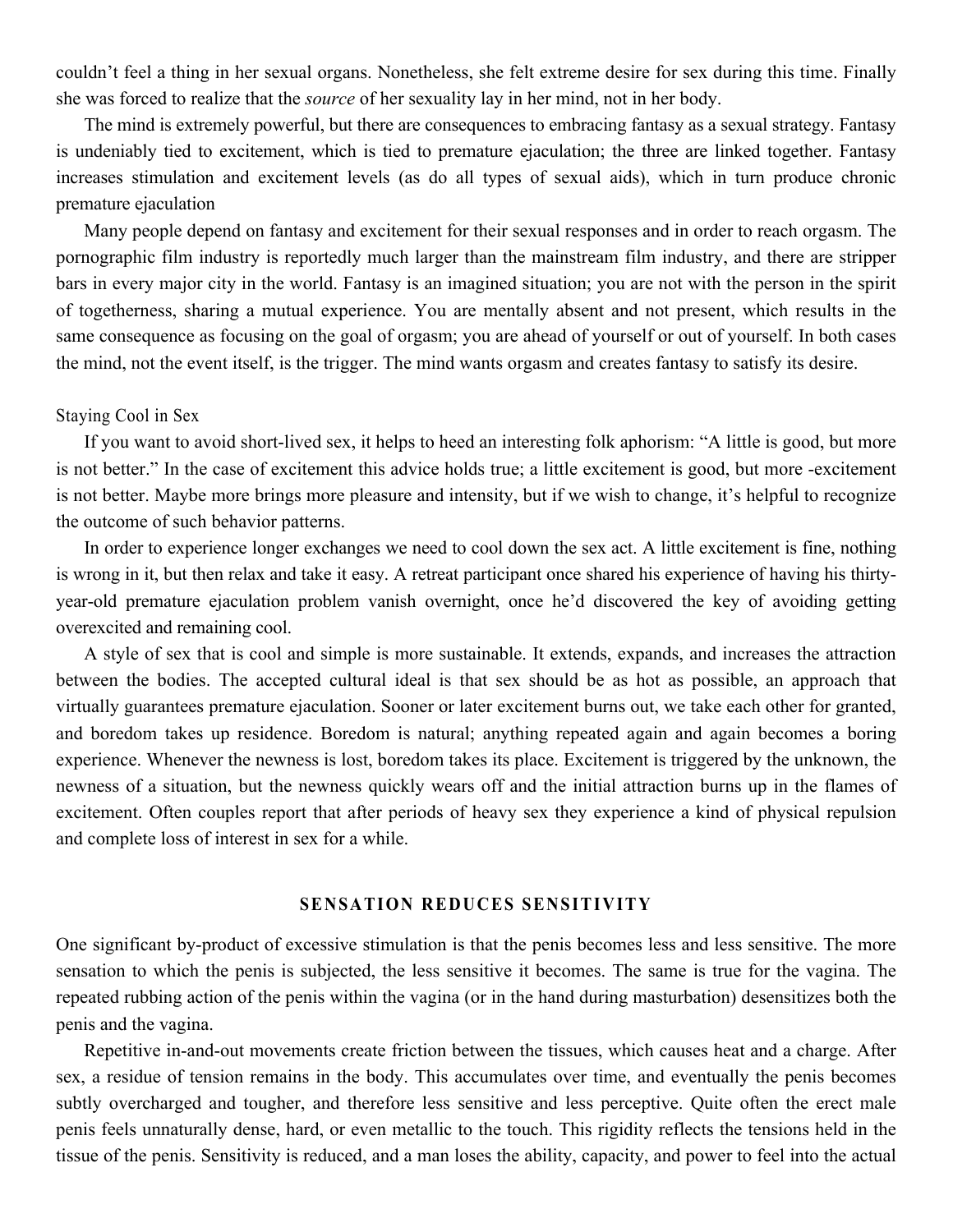tissues of the penis. The penis itself loses inner vitality and consciousness, from its root all the way up to the radiant head. It forgets its slithering, supple, flexible nature that renders it capable of winding up and down inside the vagina exactly like a snake.

At the end of a retreat several years ago, a scientist who had participated told us that the loss of sensitivity in the face of intensity of stimulation had been scientifically proven in the second half of the nineteenth century by German physiologist Ernst Weber and physicist and psychologist Gustav Fechmer. Their research, formulated as the Weber-Fechmer law, is the theory of the relationship between stimulus and experience. Their research showed that the change in intensity of a sensation varies in increments proportional to the relative change of the stimulus. Today this is known to be true for every sensory channel within its range of dynamics. A simple example would be to light a match in the darkness. In this instance the light is like an explosion, but if you do the same in bright sunlight, it is barely perceptible. More sensation correlates to less sensitivity, and less sensation correlates to more sensitivity. Instead of endlessly seeking more and more sensation, we should begin to develop our senses so that we become capable of feeling the subtle yet vital life force moving through us at any moment of the day.

#### Mechanical Repetition and Loss of Sensitivity

To raise the intensity of sensation, we increase the tempo and frequency of our movements. We become mechanical, repeating the same thing again and again. Whenever there is an element of mechanical repetition in movement there is a corresponding lack of consciousness, and thereby loss of sensitivity, in each of the contributing individual movements. The steps that make up the journey are lost as we become climax machines, tense with the effort of getting where we want to go—orgasm!

Through being in a hurry we actually reduce the capacity to internally feel ourselves at a meaningful level. What is happening second by second in the body and genitals? Within the penis? Around the penis? Between the penis and vagina? If we are conscious in each moment, in each movement, the unfolding of sex can become a state of awe and wonder that lasts for hours. An experience of pure pleasure. A state of timelessness is entered wherein the moments emerge spontaneously from the body, unfolding naturally, one giving way to the next without fantasy or goals or mind being involved. The body is taken over by an innate force that intelligently guides it into loving expression. It is quite literally a mindless experience because we become utterly absorbed by our bodies in their state of heightened sesitivity. The more conscious and present a person is during sex, the greater his or her sensitivity will be.

#### Woman's Excitement Can Trigger Male Ejaculation

Most men have experienced coming very easily when the woman gets overexcited or too hot, especially as she strives to come to a climax. Ejaculation happens in a helpless enjoyable flash, and there is nothing to be done to avoid it. Many men confirm this experience, saying it is as if an ejaculation is virtually pulled from them, completely out of the blue. They are taken by surprise because they were nowhere near ready to ejaculate. Although the situation appears uncontrollable there is something that can be done, and that is to avoid making the woman too excited. If you'd like to make love last longer, maintain the sexual temperature at cool to gently simmering.

## **WOMEN'S SEXUAL RELUCTANCE**

Let's face reality: men usually desire sex more often than their partners do. Ever wondered why? The truth is that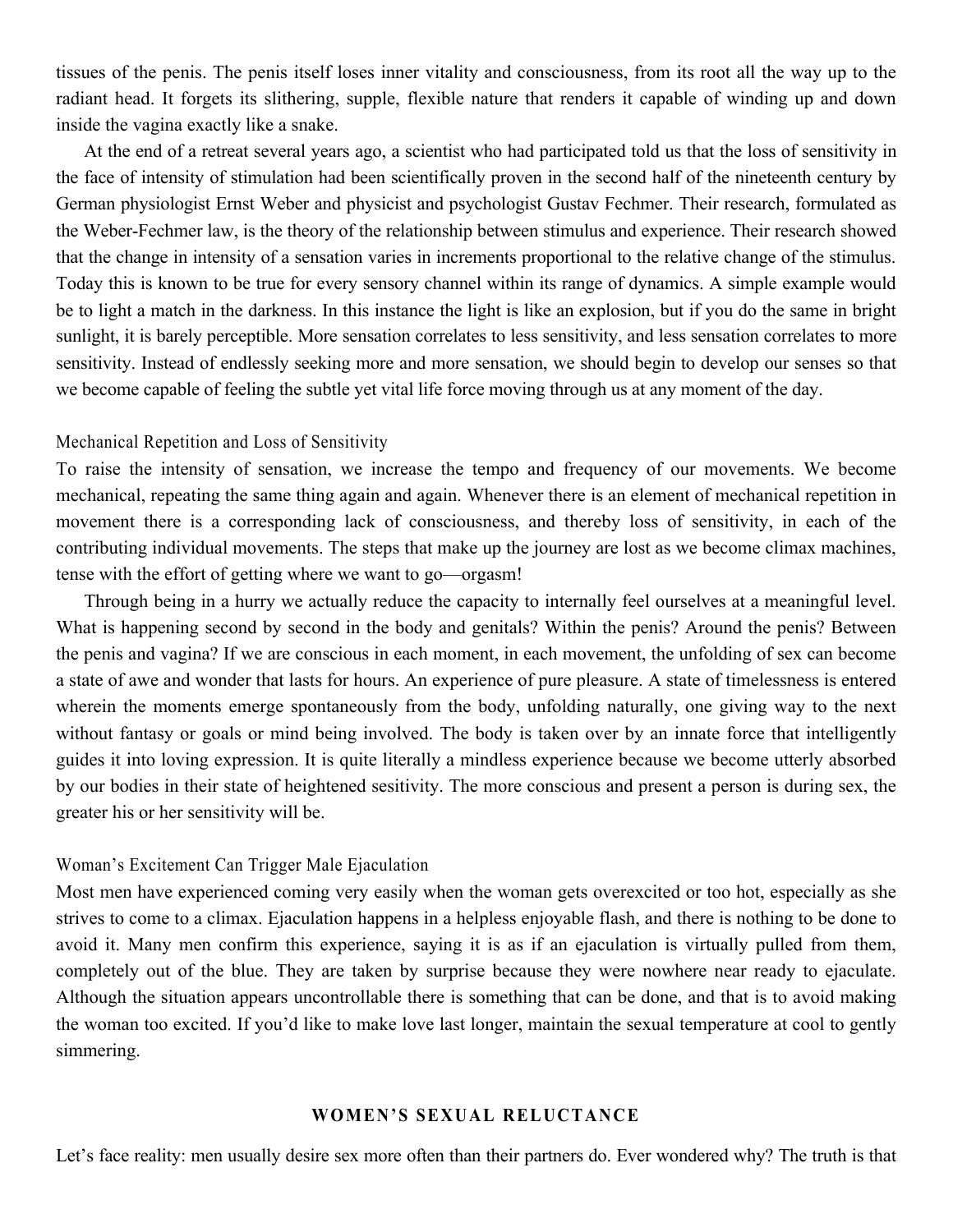for a woman the few minutes of sexual interaction are not really satisfying. There is hardly sufficient time for her body to warm up and celebrate the occasion. This sadly implies that women repeatedly return from sexual encounters feeling unfulfilled and at a loss—with the sense that the pleasures of sex are not worth the efforts of sex. Feelings such as these can get firmly embedded and cause many women to begin to avoid sex. Research reveals that 82 percent of women would rather kiss and cuddle than have sex; they find the exchange more nourishing. The choice to cuddle instead of having sex is a reflection of women's lack of true enjoyment when the penis is within the vagina.

Men can rest assured that the reluctant sexual response of a woman is not a mental or conscious response wherein she suddenly decides she does not want sex. (There are contraception issues that sometimes stand in the way of a woman's assent, mentioned in chapter 7.) The closing down of a woman's body is usually a slow, gradual process, unless she has suffered some trauma, in which case the closing down can be immediate. The withdrawal is physical yet very subtle, and something over which a woman does not have much conscious control. Many a woman feels she is alone in her unexpected and uninvited turnoff to sex, but it is a common and universal theme. Repeated lack of fulfillment plays a great part in why women experience loss of interest in sex. Women are definitely not frigid by nature, but their bodies start to freeze over when the sex is always hot, hard, and quick.

What's a man to do? Why precisely are women not enjoying sex? Why does your woman not want sex as much as you do? A recent *Redbook* survey shows that 52 percent of women regularly fake orgasms. According to a Durex Global Sex Survey, only 17 percent of women are likely to have an orgasm during sex. Forty-three percent of women report "some kind of sexual problem," such as the inability to achieve orgasm, boredom with sex, or total lack of interest in sex.

Basically women are not getting what they need sexually from men. At the root of the problems lies the male lack of understanding of the female body and man's loss of control over ejaculation. These facts are basic to female sexual withdrawal and difficulties in reaching orgasm. She doesn't enjoy sex because it doesn't feel good. How much sex would you want if you never even had an orgasm? If you want more sex from your woman, discover how to express yourself physically in a way that opens her, expands her body energy, and makes her ask for more. Once you figure that out, you won't have to ask. Trust us—she'll be asking you to make love to her. If you don't believe it, just try it.

There is an urgent need to discover how to extend the length of time of lovemaking, literally penis in vagina, for deeper sexual satisfaction of both the man and the woman. Their sexual experiences are inextricably intertwined, not separated into something one likes and the other does not. If a woman is not fully open to her partner, his sexual experience becomes one-dimensional, repetitive, and finally, boring. Then the need arises to introduce increasingly exciting and stimulating situations, porn movies, sex toys, party games, and the like to keep things rolling.

When woman is made love to consciously and at length, the man's experience is transformed; it becomes otherworldly, a multidimensional happening. When a man spends more clock time with his penis inside the woman he automatically thinks less about sex, because he is having it. Prolonged sexual experience in relaxation brings him a confidence and trust in himself, which in turn reduces presexual tension and excitement, and thereby postpones ejaculation.

Ejaculation can be postponed indefinitely once you discover the way to do so. Given that human beings do not make enough love, extending lovemaking by delaying, postponing, or even abandoning ejaculation sounds like the perfect remedy for bringing the situation into balance. There are always two opposing directions in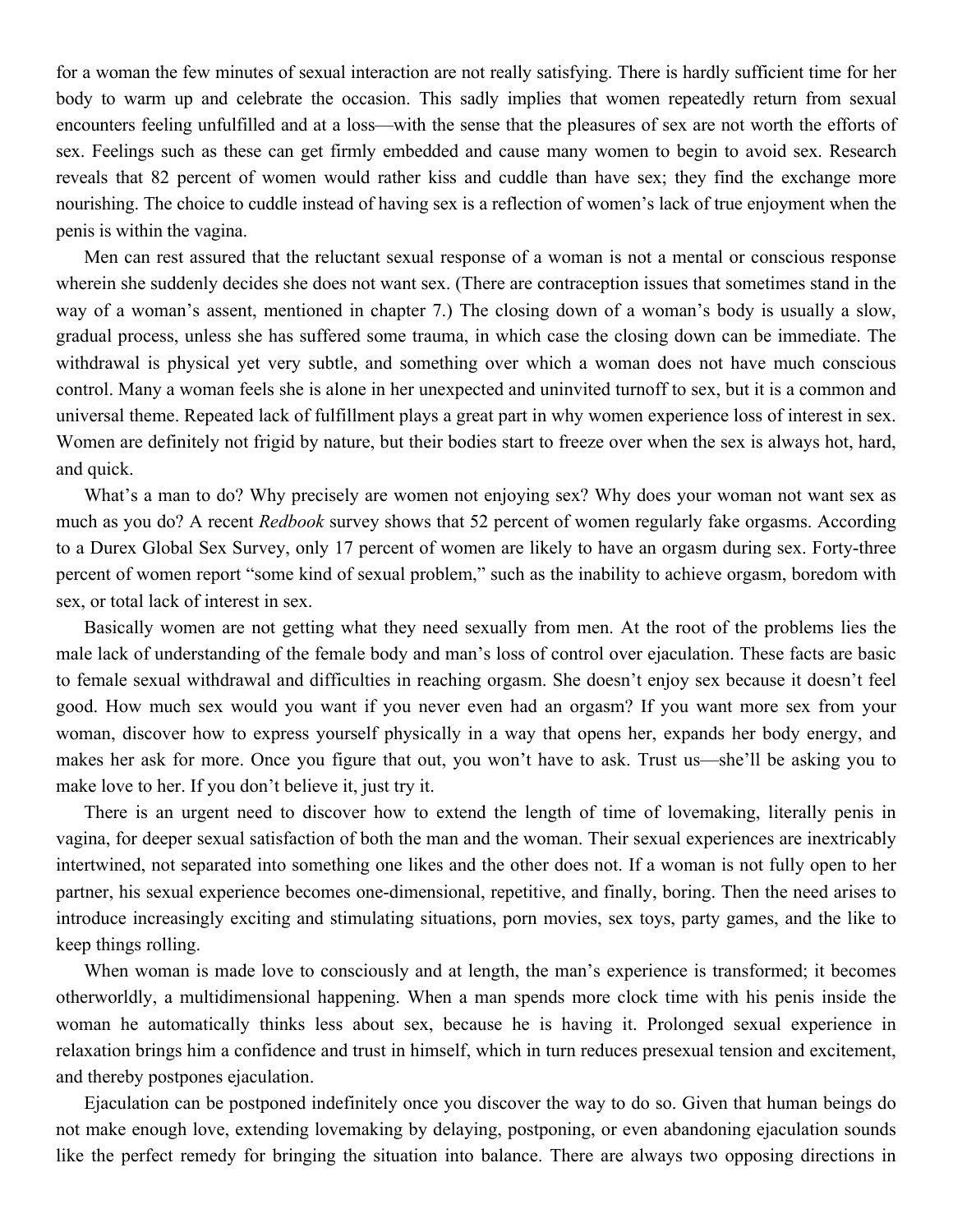which we can move with our sexual energy as human beings: emotional or mature, superficial or empowering, stimulating or relaxing, biological or spiritual, discharging or containing, reproductive or generative, unconscious or conscious.

#### **PERSONAL SHARING**

### Enjoying Both Thrills and Silence

*In the past six months of making love in silence without many outer movements, but with many more inner movements, it has become something that I had been seeking. It is the kind of making love that allows space for conscious encounters, deep love, unlimited variety, bubbling aliveness, powerful masculinity, and deep fulfillment. It is a wonderful path that leads me to who I truly am. At other times there is hot lovemaking with arousal. I experience excitement as something that pulls me in again and again. Sometimes it attracts me because I simply cannot let go of it, or it comes as a wave that overloads and overwhelms me. The experience is totally different from the silent lovemaking.*

*You taught us that, "Afterwards is your teacher." After the silent lovemaking I felt fulfilled and alive inside. After the love with excitement, in other words, after an orgasm, I felt tired and needed a break. In my personal experience there is another important difference. With the exciting love, I adhere to my partner energetically. In the silent love there is a space in which love can unfold between us. In regard to quality and sustainability, silent love is clearly leading for me, yet I'm not ready to say goodbye forever to lovemaking with excitement. I would be denying some parts in me that still long for that thrill, and I don't want to do that. I think further practice with tantra will lead the way. I allow myself to continue to be surprised as to where this path is taking me.* 

### Tantric Inspiration

Ordinarily the energy is going outward and downward. You have to bring it backward, inward—and "inward" is synonymous with "upward." Once it starts coming back to you, and you become a circle of energy, you will be surprised: a new dimension has opened up; you start moving upward. Your life is no longer horizontal. It has taken a new route, the vertical.

> OSHO, TRANSCRIBED TEACHINGS, *Secret of Secrets*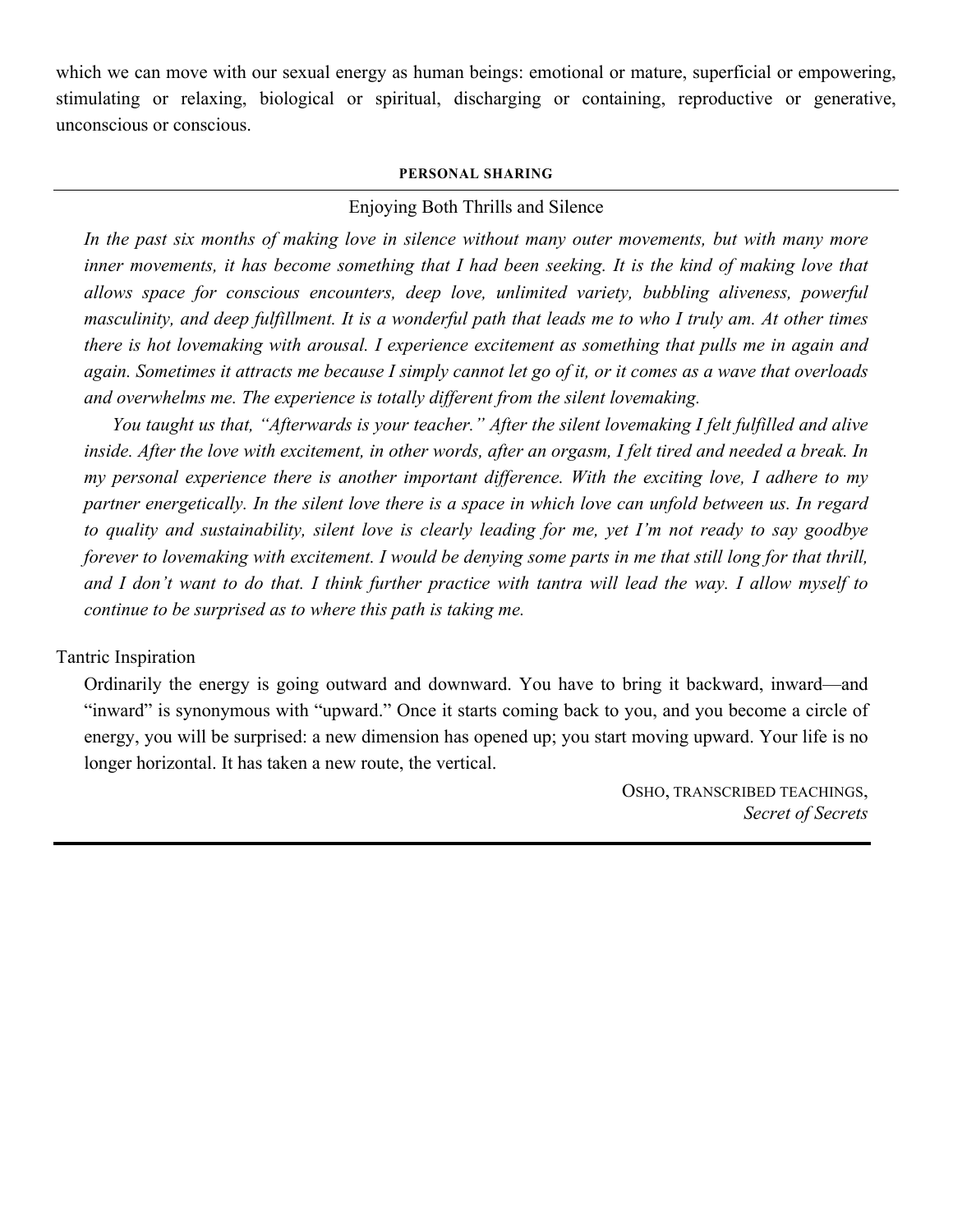### EJACULATION IS NOT MALE ORGASM

The general assumption is that male ejaculation is a man's version of an orgasm. However, some men have discovered that ejaculation is definitely not a true orgasm. They have experienced that nature designed the genitals for elevated, or evolved, sexual experiences. They agree that ejaculation is an intense pleasure, but these few seconds cannot compare with the timeless, blissful, relaxing experience of orgasmic fusion. You find your body empowered, rejuvenated, and your spirits lifted.

Physiologically it is possible for man to have an orgasm without ejaculating. However, a man can also ejaculate sometimes without experiencing any pleasurable sensations whatsoever. Orgasm and ejaculation can occur simultaneously, or they can be experienced independent of one another. For a man this means he is capable of a prolonged "valley" orgasm, or even multiple orgasms, without ejaculation.

### **LOSS OF ENERGY AFTER EJACULATION**

It is well known that men usually, or perhaps always, experience loss of energy after ejaculation. Signs of energy loss occur as a negative type of relaxation that is the result of the unburdening of -accumulated tensions from the system. Stimulation and movement are used to build up tension levels; the breath gets shorter and faster until the energy peaks into a climax. Accumulated tension is discharged downward and outward along with life-giving semen (in contrast to the energizing effects of orgasm without ejaculation, which keeps the energy in the body and sends it vertically up the spine).

There are a number of ways in which the loss of energy after ejaculation manifests: a sense of separation, emptiness, loss of interest in the partner, irritability, tiredness, wanting to switch off, or falling asleep. There has been a depletion of energy, inducing a negative type of relaxation. The by-product of true relaxation is increased vitality and aliveness.

A young man of twenty-five years attended our weeklong seminar for couples, during which he immediately started to avoid ejaculation and contain his energy. After several days of making love two or three times a day without ejaculation, he observed a distinctly different quality arising from his body and his being, as though he had entered a love paradise. He felt as high as a kite.

Then, on the second to last afternoon he decided to have an ejaculation just to check it out and see how it would feel. He told us that from one second to the next he felt himself falling from heaven into hell. There was an instant evaporation of the positive, uplifting, inspiring inner force he had felt building up within himself during the previous days.

Since that shattering experience he has been able to observe and identify certain emotional and physical states that accompany or follow his ejaculation. Here is the list he made:

An intense idleness spreads inside of me.

Contact with people becomes difficult for me. I do not feel like seeing people.

The front of my torso is extremely tense for the next two days.

My lower back is contracted.

My neck is tense.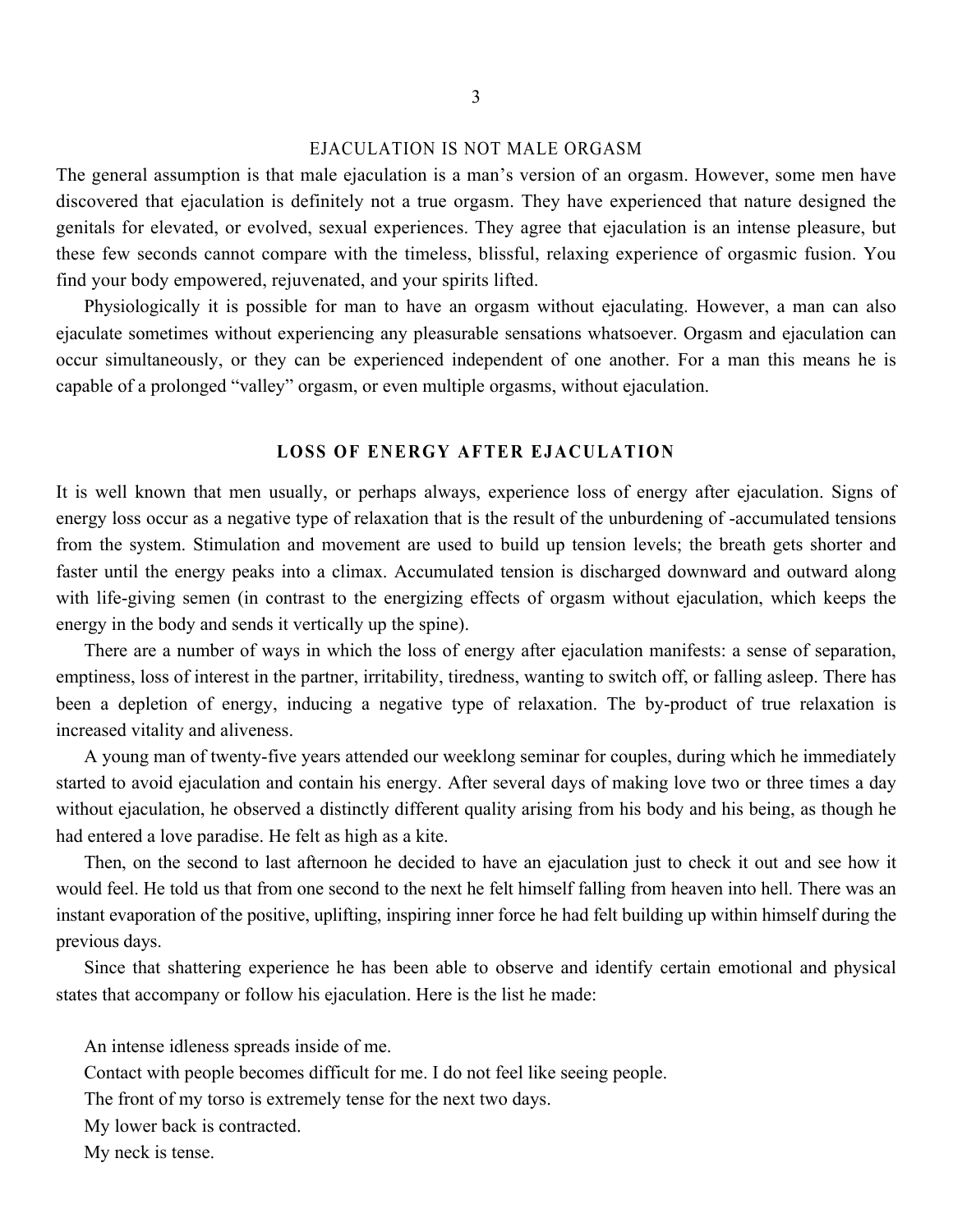My body is generally tense. There is no space in me, no mobility.

I am irritable.

I behave like a child that did not get enough sleep, even if I've slept a lot.

Even little things are often too much. If I have to do something, it often feels like an insurmountable obstacle.

My thoughts are racing

I doubt my profession, my relationship, my living space, and my life. Nothing seems as good as it is.

I lack serenity. I feel no joy. I am afraid that everything will get to be too much.

My eyes are blurred and my head feels foggy.

I do not want to look at my beloved any more, and I am hardly able to look at her. If I do it anyway, I do not see her clearly.

I feel restless.

In brief, nothing is fun.

I need two to three days (at least) in order to recover, unless I start watching movies endlessly and avoid contact with anyone.

The rest of this man's interesting observations appear at the end of chapter 9.

## The Power of Containment

The containment of sexual energy is not a new idea by any means. Containment was advocated and practiced by ancient Taoists and Tantrikas thousands of years ago and was considered pivotal to enjoying a long, healthy, creative, happy life.

Today, the majority of men (and women) never question ejaculation. With the equation ejaculation equals orgasm never being challenged, ejaculation becomes the goal of sex. It's why we do it. Besides, we think sex without a buildup and climax can hardly amount to real sex, and so ejaculation is given a central place without consideration of the many possible negative effects. Enormous amounts of spiritual and physical energy are required to rebalance and revitalize the system—energy that would otherwise be put to better use in essential body maintenance, especially as a man gets older.

One tablespoon of semen is unbelievably potent. The fluid contains an immense amount of proteins, vitamins, minerals, and amino acids, as well as vital energies. Semen is like liquid gold. With each ejaculation a man releases around forty million sperm cells, which have the potential to reproduce that many human beings. What incredible power!

Man unwittingly and habitually depletes his essence each time he has sex because of the prevailing idea that sex is for the pleasure of ejaculation.

## The Spiritual Aspect of Sex Energy Rises

The creation of a human being is a miracle, yet the reproductive potential of sex is its more superficial expression. The higher, spiritual aspect of sex lies beyond the biological aspect, and this is where man differs fundamentally from his animal friends. Animal reproduction is relatively infrequent, generally limited to brief seasons, and occurs when the male of a species is attracted to specific odors emanating from the female. Sexual behavior is rarely displayed in the phases between seasons.

However, human beings are able to make love all day, every day if it is their individual wish, so there must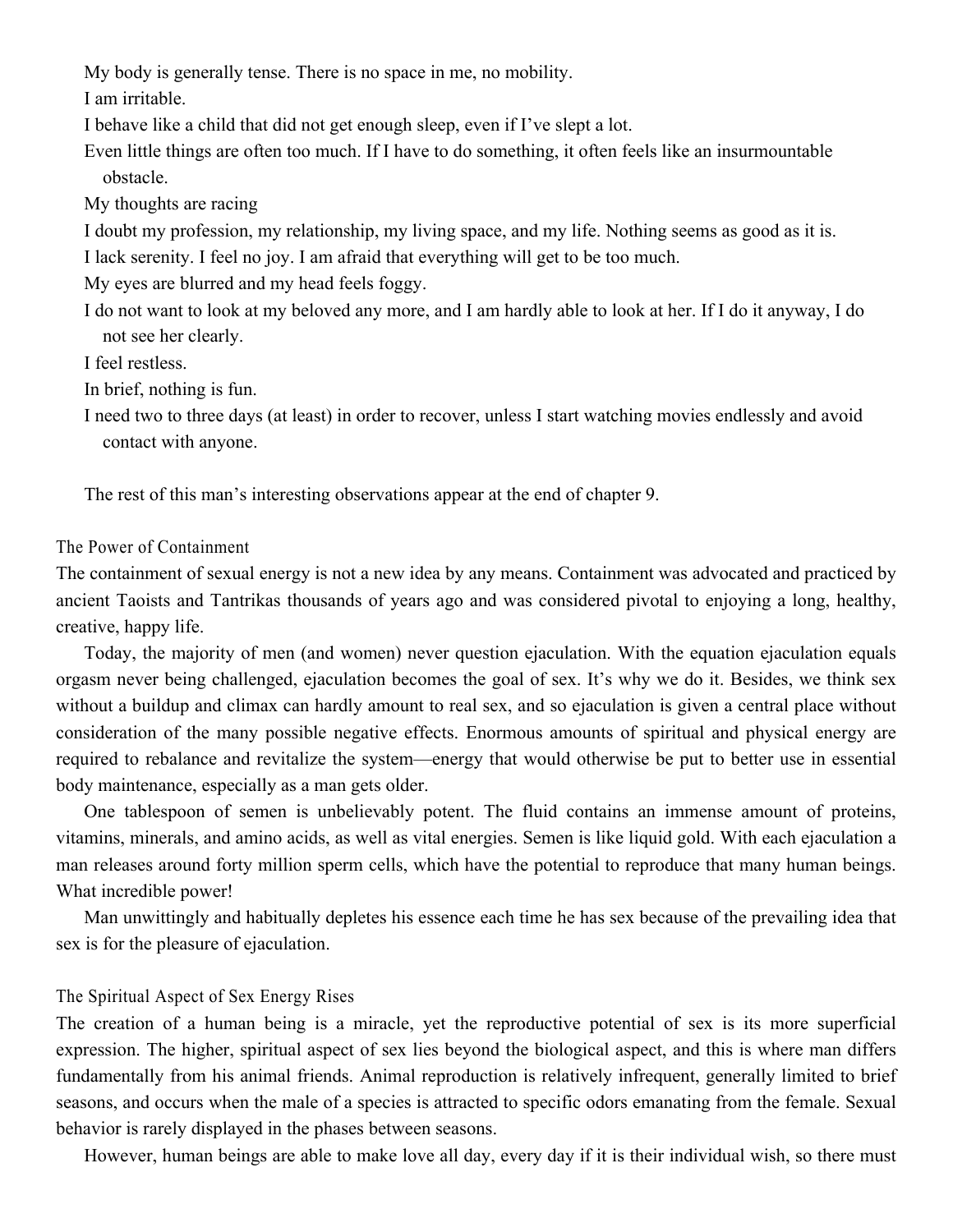be more to sex than straightforward procreation. Man is able, through his consciousness, to raise his sexual expression to a higher level—one that is an evolutionary step. The containment of the life force through relaxation gives rise to stillness and a higher form of self-experience. Sexual experiences become uplifting, deeply moving, and nourishing. Further, the capacity to be relaxed in sex and avoid tension-filled climaxoriented sex gives rise to a quality of male authority and presence that is lacking today in the majority of men. (This aspect will be covered in chapter 8.)

A man's experience of the spiritual aspects of sex is limited because there is confusion about sex. Nature has an inherent commitment to reproduction (among all plant and animal species) and is not at all interested in states of ecstasy or fulfillment of orgasmic potential. Ejaculation, which serves nature perfectly well, also leads to a crash landing well before humans take off and start flying. The usual brevity of the sex act means that the majority of men are not experiencing the vagina as the true home and resting place of both man and penis. In a man's lifetime inestimable amounts of time and energy are locked up into sexual fantasy and longing, but the actual amount of time a man spends with his penis inside a vagina is minimal.

A style of superficial reproductive sex is basically not satisfying in the long term. Again and again the longing to repeat the same experience arises and can become a vicious cycle of desire and discharge. With repetition boredom easily sets in, so a man will change partners in order to keep his sex life alive.

When the ejaculation experience is truly fulfilling there is a sense of deep satisfaction and completion. Instead, most men, as already mentioned, feel depleted and devoid of creativity. Because the peak climax is not profound or deeply touching, the desire for sex continues almost as a compulsion or an obsession, and a man can find himself fully controlled by his sexual urges.

With the habit of building up and discharging energy the more subtle, delicate layer of sexual experience is bypassed. The life force is not given the opportunity to circulate within the body. Ejaculation interrupts the circle, and the higher potential of sex is lost. When a man learns to experience his higher orgasmic nature and finds deeper fulfillment through sex, there usually will be a corresponding decrease in his sexual obsession.

#### **CONTAINING THE LIFE FORCE**

For a man to shift gears and reach a higher octave in sex, he needs to prolong the sex act by cooling down and either avoiding ejaculation or postponing it until a moment of his choosing. The bodies of a man and a woman need to make love for an extended period of time for states of sexual ecstasy to arise. The human body is designed by nature to experience higher states, but this requires time, sensitivity, and awareness.

If a man understands that premature ejaculation happens through overexcitement, he can make ejaculation a conscious choice, rather than an accident or a habit, as mentioned in the previous chapter. Tantra masters also inform us that ejaculation is always preceded by the thought of ejaculation, that the origin of ejaculation is actually in the mind. Without the thought of ejaculation there is rarely an ejaculation (except when a woman gets overexcited and pulls an ejaculation from a man, as already mentioned).

Avoid the Tension of Ejaculation Control

Absence of ejaculation (nonejaculation) is not the same as ejaculation control. There is a significant difference between not ejaculating as a result of relaxation and controlling the ejaculation.

Osho says, "In sex, you are relaxing in it, not controlling it. If you are controlling it, there will be no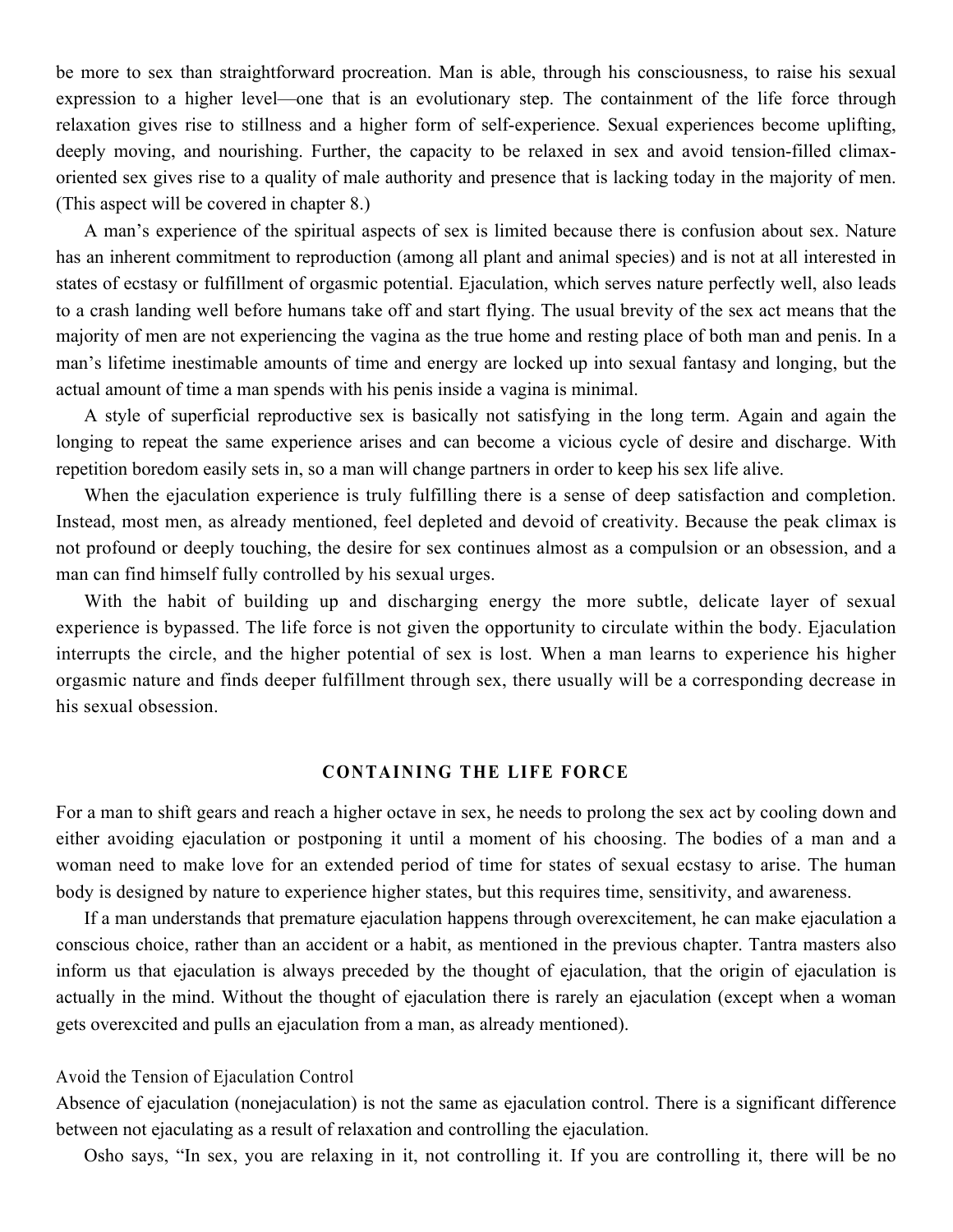relaxation. If you are controlling it, sooner or later you will be hurried to finish it because control is a strain. And every strain creates tension, and tension creates a necessity, a need, to release. It is not control; you are not resisting something. You are simply not in a hurry because sex is not happening in order to move somewhere. You are not going somewhere. It is just a play; there is no goal. Nothing is to be reached, so why hurry?"

This is different from sexual practices that suggest a man "dance on the verge" of ejaculation for a period of time without actually ever getting to the point of ejaculation. In other words, the man intentionally builds up the excitement and tension level, and then shortly before he feels he is about to reach the "point of no return," he relaxes his efforts, which represses the ejaculation. After a while the energy level is built up again, and then repressed again, and this process is continued with the effect that ejaculation is controlled for a prolonged period. (There are also specific techniques to repress ejaculation; for example, a man pushes finger pressure into his perineum/prostate area.) As the term *controlling ejaculation* indicates, by using such repressive techniques, the shift is from ejaculation to avoiding ejaculation—which means that the goal orientation remains the same.

## Physical Pain after Hot Sex

Controlling ejaculation through repression as described above can have a short-term energizing effect on a man. However, the deliberate building up and pushing down of excitement will deposit tension in the prostate gland and genitals, which can later cause congestion. Because all repression is basically a type of tension, the practice of ejaculation control is not particularly healthy in the long term. When a man deliberately plays with excitement and controls his ejaculation, he should not be surprised if he experiences pain in the testicles or groin area afterward. The pain is usually a reflection of the tension produced through the buildup and repression of energy.

If, and when, a man does reach a point where he needs to ejaculate, it's suggested that he simply allow it to happen right then and there. Better not to interfere with the direction of the flow. Tell your woman out loud in words that you are coming, look into her eyes, remain present to the situation, and enjoy!

If you wish to postpone or avoid ejaculation, it's advisable to steer clear of too much stimulation and excitement right from the start of the lovemaking. Instead, become more slow and sensitive through relaxation and awareness. A cool approach can empower you to make love for hours.

#### Pain that Follows Relaxed Sex

After relaxed sex, surprisingly enough, there can also be pain in the penis, the testicles, the groin area, or the lower abdomen. When the sexual atmosphere has been one of relaxation, the pains are informing us that previously held accumulated tensions are leaving the tissues. These can be called "healing pains." If this should happen to you, accept the pain and do not be unduly concerned; the pain will pass in time. Movements such as gently shaking the body, including the pelvis, for ten minutes or more will help to disperse the emerging tensions. Often allowing simple tears of vulnerability will dissolve the pain. It is also recommended that masturbation not be used as a way to relieve the tension or pain. The body is healing and regenerating itself through the sexual relaxation. As layers of emotion and physical tensions rise to the surface and dissolve, body sensitivity and capacity for pleasure return.

#### Safety Concerns Regarding Nonejaculation

We have heard from a few men that they have been advised by their medical doctors to ejaculate regularly in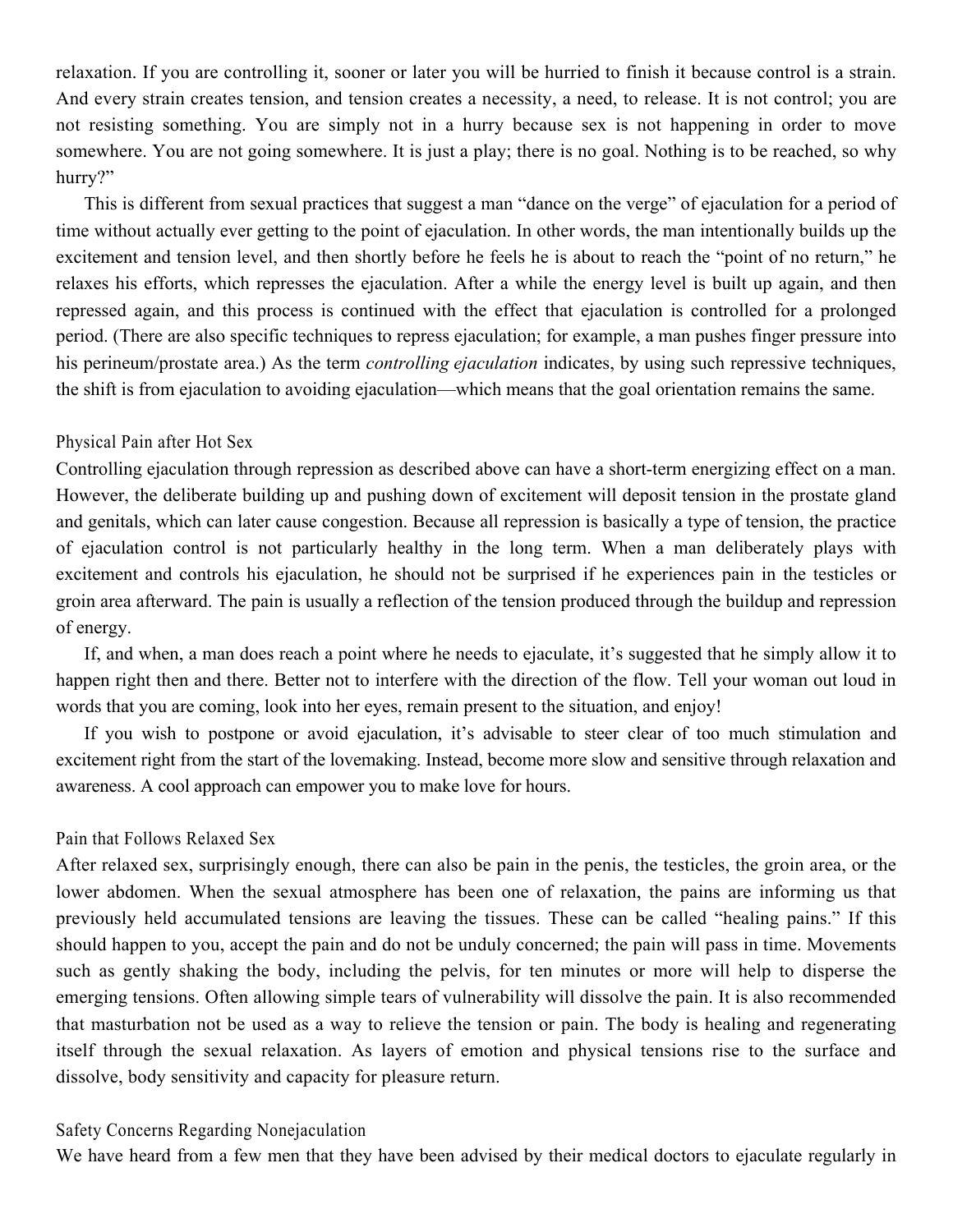order to "flush out the pipes," like a bit of do-it-yourself plumbing.

Personal experience has proved that it is possible to make love frequently for years on end without the need for ejaculation. It is not as though a man swells up into a balloon that eventually pops because of his unreleased semen! There is absolutely no physical danger for a man to go without ejaculation indefinitely. Sometimes there may be spontaneous emissions during the night, but these tend to happen more and more rarely as time passes. They occur frequently during puberty and adolescence, and the reason is thought to be sexual fantasies. These emissions have nothing to do with not having had an ejaculation for a long time or the body getting rid of old sperm.

### Reserve Ejaculation for Conception

A man can, if he so wishes, reserve his ejaculation for procreation alone. There is no hard-and-fast rule, but a man should know that when he and his partner want to conceive, he can consciously decide to ejaculate at the time the woman is ovulating. (The time of ovulation can be determined through a number of different methods, such as changes in body temperature and vaginal mucus.) Conscious ejaculation will make conception an equally conscious event, rather than the hit-or-miss accident it often is. When a man ejaculates he can plant his seed along with an intention or vision for a conscious conception.

### Women's Identification with Male Ejaculation

Men need to be aware that women often identify with their man's orgasm/ejaculation. In these few moments a woman feels that the man gives himself to her, and for woman this is somehow affirming. The irony is that she actually triggers the man into postejaculation syndromes, unwittingly disempowering him (and thereby herself) as the flow of intimacy and love gets interrupted or evaporates. Sometimes these breaks in the connection seem so normal that we would not immediately associate them with sex. We think this is who we are and how we are. However, a man who practices containment of energy will begin to experience himself as a completely different person in his daily life. Men report feelings of pleasure that rise to the heart with a lightness and glowing warmth that radiates throughout the entire body and being.

A man is equally identified with the woman's orgasm, because it confirms that he is a good lover, which supports the male ego. (However, many woman fake orgasm, so it is not necessarily reliable feedback.) The big disadvantage of making a woman come, as mentioned earlier, is that more often than not the man will ejaculate a few seconds too early due to the heightened level of excitement and tension, and so disempower himself.

#### **BENEFITS OF COOLING DOWN**

Many of the personality difficulties or relationship problems between partners disappear when there is a shift in the style of sex. An ambience of love surrounds the lovers, and radiant love shines from their eyes. Men's faces change completely when they are making love regularly in a relaxed, non-orgasm-focused way. The transformation is remarkable, certainly more effective than any facelift. Craggy, angular, mildly discontented grooves and folds transform into a widening and fullness of the face, as an infusion of *chi* or *prana,* the life force, enters into the facial tissues, energizing and rejuvenating the skin and leaving it rosy and radiant. The body is grounded as legs penetrate the earth; the heart is open, the eyes are shining.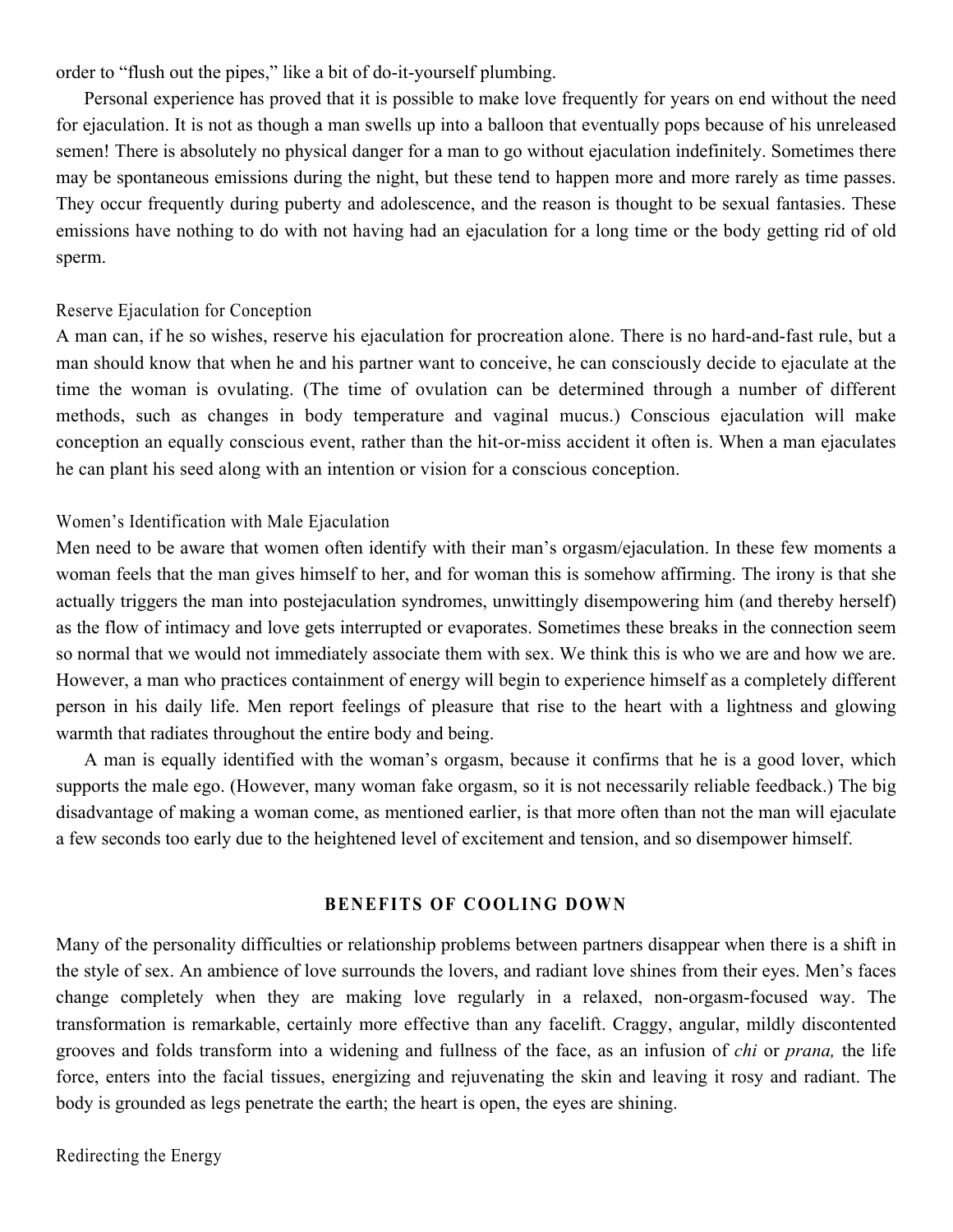In conventional sex the energy or vitality is normally forced downward and outward. To reach orgasmic states the energy has to be allowed to rise. It needs to be encouraged inward and upward, and this happens through relaxation in sex. An inner channel opens, and energy begins rising and expanding through the core, returning to its source in the brain. The ultimate source of the sexual energy lies in the brain. Roughly at the level of third eye lie the pineal and pituitary glands, known as the "master glands" of the endocrine (hormonal) system. Crucial substances and information are released and these filter downward through the system to eventually prepare us for sex. This cycle represents the reproductive, biological phase of sex mentioned earlier. When vitality is re-circulated upward through inner channels and returns to its source in the brain it represents the spiritual or generative phase of sex. The inner design enables a man to reabsorb his vital energies and be empowered by them. Through relaxation a man can reach a vibrant and peaceful state, followed by the experience of feeling energized and rejuvenated.

It is an experience beyond and higher than the conventional reproductive expression, which is more "superficial." By allowing the life force to turn inward and upward, the man uses his intention to create the foundation for evolved experiences. He shifts from running mechanically after ejaculation to being conscious and present each moment, attentive to the subtle sensations unfolding within his body and being.

### The Inner Rod of Magnetism

Perhaps you are wondering how these altered states transpire. What's going on? Both the male and female orgasmic experience can be explained most simply by comparing the human body to a magnet. Like a magnet, the body has two opposite poles—one in the heart and one in the genitals. Usually one pole is given a plus, or positive value, and the other a minus, or negative value. Whatever symbol or words you choose to use, the body's two equal and opposite poles create a difference in potential. This can give rise to an electromagnetic streaming in the core of the body and an amplification of the energy field surrounding the body. Tantra calls the experience of streaming in the core the awakening of the "inner rod of magnetism." And this is the true source of the human being's orgasmic experience. Through this miraculous inner design humans are able to experience ecstasy, alone or together.

Recent studies of chromosomes confirm the "magnetic" design of human beings. Science has proven that man is part woman, and woman is part man. Each human contains both parts, male and female. Both opposing poles are contained within each individual. We each have a male and a female pole, a heart pole and a genital pole. Each individual is, at a higher level and by design, an independent unit unto himself. Each person has the innate capacity to circulate energy and vitality within his or her self, which is ultimately the experience of "inner sex" and the most evolved form of human sexual expression.

#### **PERSONAL SHARING**

#### My First Full-Body Orgasm

*I'm in India and it is 1993. I have been here more than a month, meditating every day, and suddenly I fall in love. It happens instantly, just by looking at her. We meet the first day of a meditative therapy that lasts three weeks, and after a couple of weeks of courting and wooing we meet at her home to make love. After long foreplay we get into the real act. Since I arrived in India I have not had any sexual contact with a woman, so even though I'm in ecstasy about making love with the woman I most desire in the whole world, I also have the classic male fear—some call it performance anxiety—that makes me think, "I hope I don't come i-mmediately."*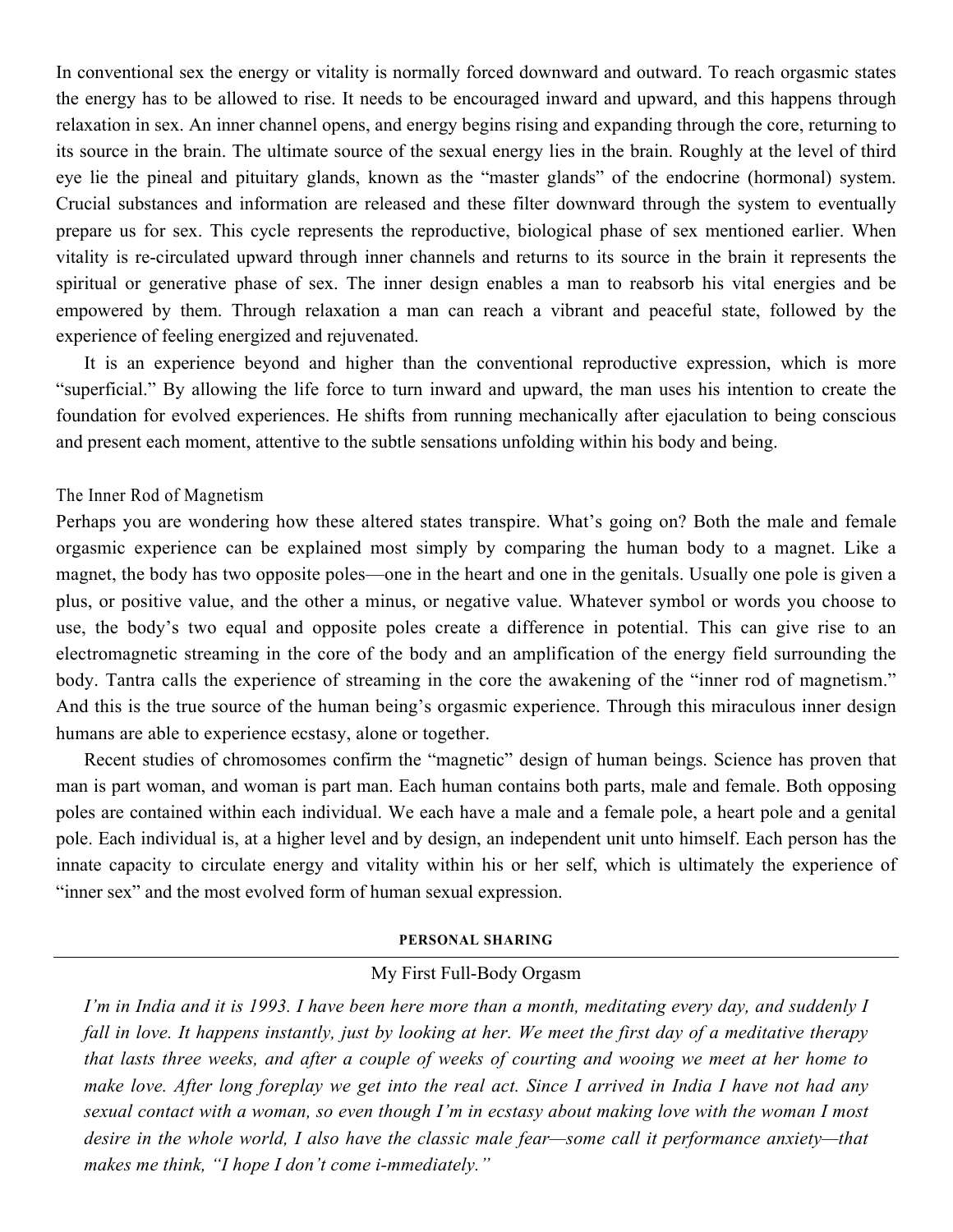*For me the first love encounter with a woman has always been like a testing ground: If the feeling is real, everything goes well and the experience is satisfactory for both partners; if it is not a real energetic feeling but the mind comes between us, then the experience is not satisfactory. On this night all best conditions are met—there is heart, our bodies like each other, and very importantly, we are both meditating regularly. I have always been a sensitive man, but tonight is pure magic. I can feel what she feels and I know exactly where, and how, and when to touch her. I really feel like I am one with her. The embrace really lasts a long time and every anxious thought is completely gone and I am totally relaxed.* 

*The moment comes when she reaches orgasm and I, too, am captured by the escalation of pleasure that usually leads to a short, intense little squirt that we usually call "male orgasm." But this time it's different. In the beginning everything goes as usual, with the energy concentrating in my penis, ready to be scattered outside. This time, however, instead of going out, the energy goes up my entire body, shaking me in powerful waves. It could be described as a tremor, because the body can't be still, and there is heat, a kind of inner tingling, waves of pleasure everywhere, and maybe women can relate to this . . . these waves are not focused on the penis but wash through my whole body, all the way to my crown. Initially the interval between these long pleasure waves is a few seconds, and then they become less frequent, with longer intervals.* 

*I feel the energy rushing through my body, flowing from me to her, going through her body and coming back to mine through the contact between penis and vagina. I realize that if we keep a light contact with our tongues the waves pass more easily from my body to hers, creating a virtual circle that*  lasts long and eventually fades slowly, slowly . . . and it is beautiful to lie together, hugging, to watch the *shaking of our bodies, the energy waves going up and down the spine, exchanging that state of ecstasy, indefinitely recharging each other. And when the waves calm and my ocean becomes still again I have the usual post-orgasm symptoms: my penis becomes soft again and my limbs are relaxed.*

*Since that first time it has happened many times, but not always. This kind of orgasm, the valley orgasm, just happens of its own accord; I can't make it happen, I can only relax and allow it to happen. The biggest difference from a traditional orgasm is that after making love it takes less time for me to be ready again, because I've gained energy rather than wasting it, and the feeling of desire is untouched. After a night of these orgasms I need less sleep than usual, only a couple of hours, to be okay and get up perfectly refreshed. If I don't ejaculate I can go on making love for hours and hours. Of course I don't mean the boring "in and out" that we usually mean by making love. I mean following the energy, allowing the energy to guide me to move, to slow down, to stop . . . I wait, feeling what happens in my and her body, feeling the exchange of energy that goes through my penis.* 

*The most important thing for me is to be relaxed. When I feel pleasure rising intensely, I have to remember to relax, rather than becoming tense as I normally would. It is particularly important to keep the muscles of the anus relaxed and soft, not tight and contracted. This expansion allows energy to go free, rather than being obstructed there: if the energy can't find the space to go up, it will be forced to go down into an ejaculation.* 

*The other important thing is meditation. I've noticed that this type of orgasm is more likely to happen when I'm meditating regularly.* 

*I don't think that technical knowledge about tantra is particularly important. That first time, in 1993, I was so completely ignorant about tantra that I was surprised and puzzled about what was happening*  to me, and thought I might be ill. I had to wait for years, till I met you both in 2000, to learn more about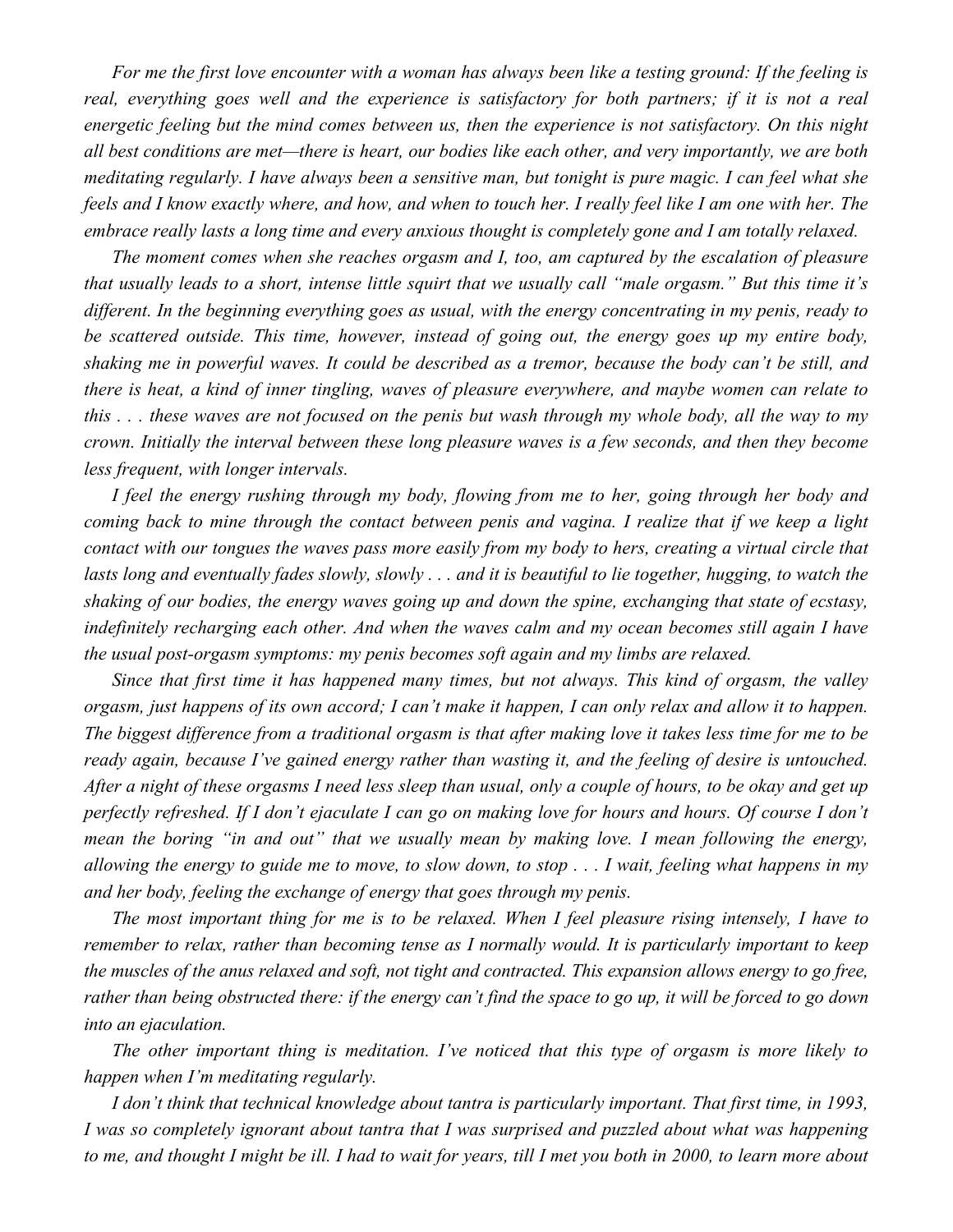*the circulation of energy in and between male and female bodies.*